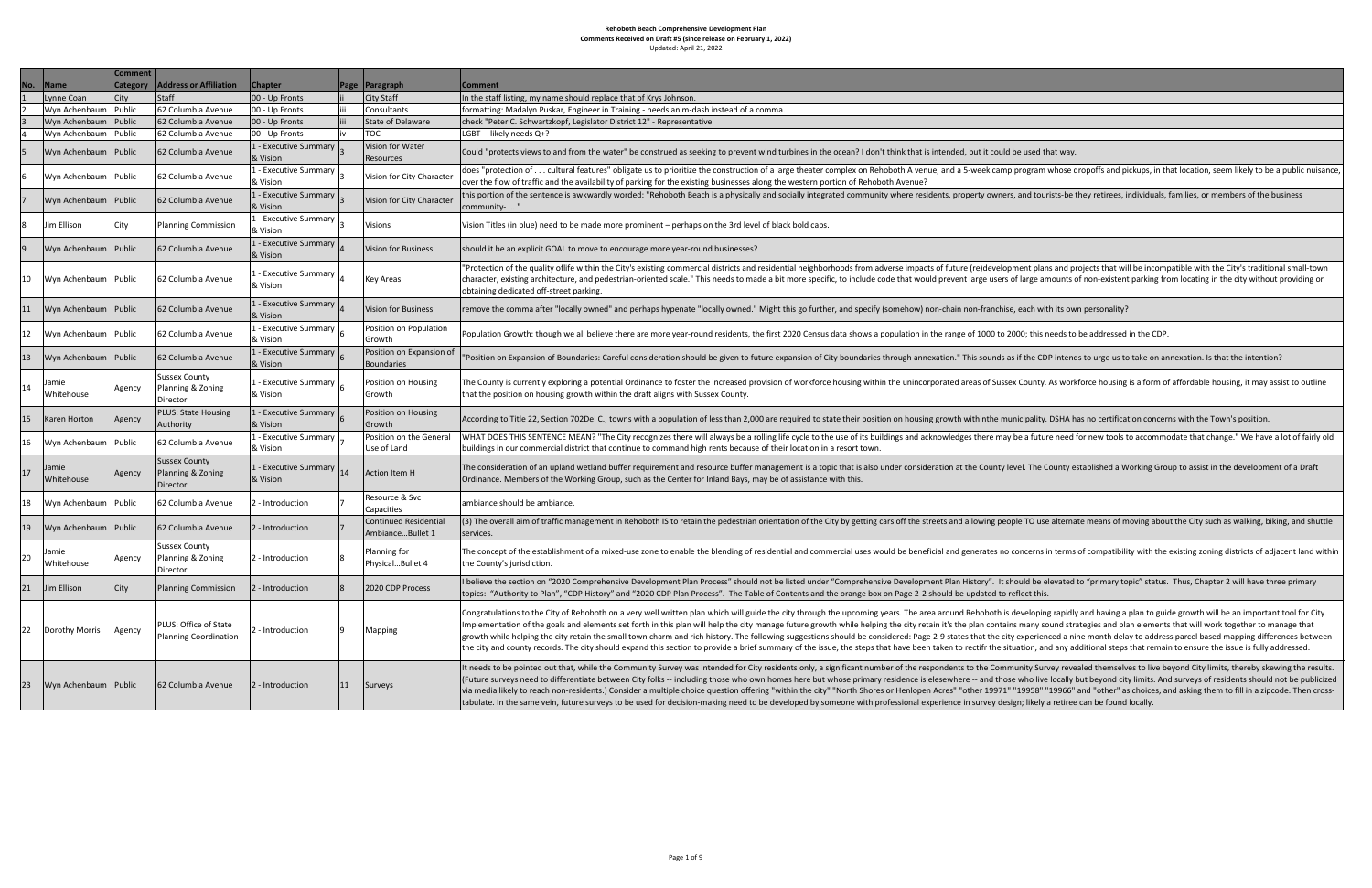| No. | <b>Name</b>                    | <b>Comment</b>  | <b>Address or Affiliation</b>                             |                                                 |                |                                           | <b>Comment</b>                                                                                                                                                                                                                                                                                                                                                                                                                                                                                                                                                                                                                                                                                       |
|-----|--------------------------------|-----------------|-----------------------------------------------------------|-------------------------------------------------|----------------|-------------------------------------------|------------------------------------------------------------------------------------------------------------------------------------------------------------------------------------------------------------------------------------------------------------------------------------------------------------------------------------------------------------------------------------------------------------------------------------------------------------------------------------------------------------------------------------------------------------------------------------------------------------------------------------------------------------------------------------------------------|
|     |                                | <b>Category</b> |                                                           | <b>Chapter</b>                                  | Page           | Paragraph                                 |                                                                                                                                                                                                                                                                                                                                                                                                                                                                                                                                                                                                                                                                                                      |
| 24  | Wyn Achenbaum                  | Public          | 62 Columbia Avenue                                        | 2 - Introduction                                |                |                                           | Title 22, Section 702(b) of Delaware Code ends with these words: "in the<br>begins with "The comprehensive plan for municipalities of greater than<br>jurisdiction's residents. It isn't until page 1-7 that the CDP mentions that<br>. Our small size and our status as an island (off another island, created<br>. We share that east-of-the-1.rR-Canal island with a state park, 2 named<br>municipal services).<br>. We have just 3 access points - 1 from the mainland: Rehoboth A venue<br>the fact of our size, and our most recent population data, 1 2 belong up f<br>(along with their sources) of the summer population- broken out by owr<br>perspective for a wide variety of purposes. |
| 25  | Jim Ellison                    | City            | <b>Planning Commission</b>                                | 3 - Community<br><b>Character &amp; Profile</b> | $\overline{2}$ | <b>Principal Topics</b>                   | The orange box should list only the primary topics in the chapter: "Com                                                                                                                                                                                                                                                                                                                                                                                                                                                                                                                                                                                                                              |
| 26  | Susan Gay                      | City            | <b>Board of Commissioners</b>                             | 3 - Community<br><b>Character &amp; Profile</b> | 13             | Country Club Estates                      | The descriptive paragraph and the map that is on page 3-13 of the Plan<br>Scarborough Village. CCE does not include commercial section, Scarbord<br>to the east, the western finger of Silver Lake and the Schoolvue neighbo                                                                                                                                                                                                                                                                                                                                                                                                                                                                         |
| 27  | Susan Gay                      | City            | <b>Board of Commissioners</b>                             | 3 - Community<br><b>Character &amp; Profile</b> | 14             | <b>Grove/Camp Meeting</b><br>Area         | There are no trailers! Haven't been in years. I'm also not sure that the va<br>north of Rehoboth Ave, certainly not Sussex St. Also, Jones Lane (a dead                                                                                                                                                                                                                                                                                                                                                                                                                                                                                                                                              |
| 28  | Wyn Achenbaum                  | Public          | 62 Columbia Avenue                                        | 3 - Community<br><b>Character &amp; Profile</b> | 21             | City Boards &<br>Commissions              | The members of the other City Boards and Commissions are all appointe                                                                                                                                                                                                                                                                                                                                                                                                                                                                                                                                                                                                                                |
| 29  | Susan Gay                      | City            | <b>Board of Commissioners</b>                             | 3 - Community<br><b>Character &amp; Profile</b> | 23             | Trees & Green<br>Infrastructure Committee | Delete third bullet regarding 40% canopy coverage - no longer accurate.                                                                                                                                                                                                                                                                                                                                                                                                                                                                                                                                                                                                                              |
| 30  | Wyn Achenbaum                  | Public          | 62 Columbia Avenue                                        | 3 - Community<br><b>Character &amp; Profile</b> | 26             | Parking                                   | interesting to note that the Parking department was specifically told by<br>need for parking spaces for a 25,000sf complex, or for theaters buildings                                                                                                                                                                                                                                                                                                                                                                                                                                                                                                                                                |
| 31  | <b>Hunter Davis</b><br>Ellison | City            | <b>Planning Commission</b>                                | 3 - Community<br><b>Character &amp; Profile</b> | 30             | Table 3-2                                 | DELETE. Table 3-2. Population Trends (1990-2019) THE DATA IN THIS TA<br>CONFUSION WITHOUT ADDING ANY INFORMATION OF IMPORTANCE. [                                                                                                                                                                                                                                                                                                                                                                                                                                                                                                                                                                    |
| 32  | Hunter Davis<br>Ellison        | City            | <b>Planning Commission</b>                                | 3 - Community<br>Character & Profile            | 31             | Table 3-3                                 | LEAVE IN BUT EDIT REFERENCES TO IT IN THE TEXT. Table 3-3. Populatic<br>SHOULD BE THAT GROWTH IN REHOBOTH IS PROJECTED TO SLOW DOV                                                                                                                                                                                                                                                                                                                                                                                                                                                                                                                                                                   |
| 33  | Hunter Davis<br>Ellison        | City            | Planning Commission                                       | 3 - Community<br><b>Character &amp; Profile</b> | 31             | Figure 3-3                                | DELETE. Figure 3-3. City Population Projections (2010-2050) THIS FIGUR                                                                                                                                                                                                                                                                                                                                                                                                                                                                                                                                                                                                                               |
| 34  | <b>Hunter Davis</b><br>Ellison | City            | <b>Planning Commission</b>                                | 3 - Community<br>Character & Profile            | 31             | Table 3-4                                 | DELETE. Table 3-4. Population Projections-Comparisons (2010-2050) T<br>THE DATA FOR RB, DB, AND HA DUPLICATES OR IS INCONSISTENT WITH                                                                                                                                                                                                                                                                                                                                                                                                                                                                                                                                                                |
| 35  | Hunter Davis<br>Ellison        | City            | <b>Planning Commission</b>                                | 3 - Community<br>Character & Profile            | 32             | Table 3-5                                 | DELETE. Table 3-5. Sussex County Seasonal Population Projections (2010<br>NEED TO BE ADDRESSED IN CHAPTER 3 AS WELL, PARTICULARLY SINCE                                                                                                                                                                                                                                                                                                                                                                                                                                                                                                                                                              |
| 36  | Hunter Davis<br>Ellison        | City            | <b>Planning Commission</b>                                | 3 - Community<br><b>Character &amp; Profile</b> | 33             | Summary of Population<br> Data            | The numbers for year-round population and seasonal population are est<br>current year-round population of Rehoboth Beach to be smaller (1,400)<br>growth.                                                                                                                                                                                                                                                                                                                                                                                                                                                                                                                                            |
| 37  | Hunter Davis<br>Ellison        | City            | <b>Planning Commission</b>                                | 3 - Community<br><b>Character &amp; Profile</b> | 33             | Summary of Population<br>Data             | Seasonal population data must also be considered with care. Based on p                                                                                                                                                                                                                                                                                                                                                                                                                                                                                                                                                                                                                               |
| 38  | <b>Hunter Davis</b><br>Ellison | <b>City</b>     | <b>Planning Commission</b>                                | 3 - Community<br>Character & Profile            | 34             | Table 3-6                                 | LEAVE IN BUT EDIT TO INCLUDE HISPANIC/LATINO DATA IN TABLE 3.8. 1                                                                                                                                                                                                                                                                                                                                                                                                                                                                                                                                                                                                                                    |
| 39  | Hunter Davis<br>Ellison        | City            | <b>Planning Commission</b>                                | 3 - Community<br><b>Character &amp; Profile</b> | 34             | Table 3-7                                 | LEAVE IN BUT EDIT TO INCLUDE HISPANIC/LATINO DATA IN TABLE 3.8. 1                                                                                                                                                                                                                                                                                                                                                                                                                                                                                                                                                                                                                                    |
| 40  | <b>Hunter Davis</b><br>Ellison | City            | <b>Planning Commission</b>                                | 3 - Community<br>Character & Profile            | 34             | Table 3-8                                 | DELETE. Table 3-8. City Hispanic or Latino Origin (2000-2019) RECOMMI                                                                                                                                                                                                                                                                                                                                                                                                                                                                                                                                                                                                                                |
| 41  | Carlton Hall                   | Agency          | <b>PLUS: State Historic</b><br><b>Preservation Office</b> | 3 - Community<br><b>Character &amp; Profile</b> |                |                                           | The Rehoboth Comprehensive Plan includes a History and Historical Res<br>pursue listings a proposed Historic District in the National Register of His<br>occasional grants. The SHPO office also encourages the city of Rehoboth                                                                                                                                                                                                                                                                                                                                                                                                                                                                     |
| 42  | Carlton Hall                   | Agency          | <b>PLUS: State Historic</b><br><b>Preservation Office</b> | 3 - Community<br><b>Character &amp; Profile</b> |                |                                           | The Delaware SHPO recommends creating a new Architectural Design M<br>built in 1972 now meeting minimum age requirement for National Regis                                                                                                                                                                                                                                                                                                                                                                                                                                                                                                                                                           |
| 43  | Carlton Hall                   | Agency          | <b>PLUS: State Historic</b><br><b>Preservation Office</b> | 3 - Community<br>Character & Profile            |                |                                           | Note also that the statewide historic preservation plan, Partners in Prese<br>2022DelawareSHPOPlan.pdf (single-page version for printing also availa<br>strategies and actions outlined in the new plan may support and be coor                                                                                                                                                                                                                                                                                                                                                                                                                                                                      |
| 44  | Jim Ellison                    | City            | <b>Planning Commission</b>                                | 4 - Land Use &<br>Annexation                    | $\overline{2}$ | <b>Principal Topics</b>                   | The orange box should list only the primary topics in the chapter: "Plan<br>followed in the chapter text.                                                                                                                                                                                                                                                                                                                                                                                                                                                                                                                                                                                            |
| 45  | Jim Ellison                    | City            | <b>Planning Commission</b>                                | 4 - Land Use &<br>Annexation                    | 3              | <b>PLUS</b>                               | "Preliminary Land Use Service" should have a 4th level heading.                                                                                                                                                                                                                                                                                                                                                                                                                                                                                                                                                                                                                                      |

e words: "in the judgment of the municipality, best promotes the health, safety, prosperity and general public welfare of the jurisdiction's residents." And the fact that that sentence greater than 2,000 population shall also contain ... " likely doesn't mean that the City is excluded from prioritizing the health, safety, prosperity and general public welfare of the mentions that the City under discussion is a single square mile.

sland, created by the Delaware Canal), are defming factors.

park, 2 named communities to our north and two to the south (DB, IB), and some non-municipal land (sometimes said to be forgotten, at least in terms of not receiving certain

oboth A venue and two from the "Forgotten Mile," State Road and Bayard Avenue. Just 3. The vast majority of those arriving and leaving utilize Rehoboth A venue. It seems to me that 12 belong up front. 11 think I recall seeing initial 2020 Census data I found puzzling: a year-round population considerably lower than what most of us carry in our heads. 2Estimates en out by owneroccupied residences, rental houses and condos, hotel rooms, day-visitors - on holidays and peak weeks, and on peak day and peak hour, would be very helpful

hapter: "Community Character", "City Government & Community Organizations", and "Community Profile". The Table of Contents correctly describes this chapter.

13 of the Plan are wrong. First, it includes Scarborough Ave Extended and the school. Secondly, it includes the commercial properties all along Rehoboth Avenue up to Scarborough and ction, Scarborough Extended, the school and the condos of Scarborough Village. [Suggested description/map update] Country Club Estates is generally bounded by Scarborough Avenue olvue neighborhood to the south, State Road to the west, and the Scarborough Village condominium complex to the north.

ure that the variety of styles is any more than in any other neighborhood! I have always heard this area referred to as the Encampment Grounds. It didn't think it included anything s Lane (a dead-end street added about 2010 is not shown here.) So, I think the map below is inaccurate as well.

are all appointed by the Board of Commissioners for staggered three-year terms. The City's Boards and Commissions generally

ifically told by PW not to comment on any parking issues in the CST application other than the fire lanes [old driveway cuts] out front. No consideration of handicapped parking, or the aters buildings seating 300 people and requiring staff, all likely to arrive by car. Where is this responsibility?

ATA IN THIS TABLE COMES FROM ACS WHILE OTHER TABLES ABOUT THE SAME ISSUE USE DPC DATA. THE DISCREPANCIES BETWEEN THE TWO DATA SOURCES CAUSE UNNECESSARY MPORTANCE. DELETION WILL ALLOW EDITING OF "SUMMARY OF POPULATION CHANGES" PARAGRAPH ON PAGE 3-33 (SEE BELOW).

3-3. Population Projections (2010-2050). TEXT NOW INCLUDES REFERENCE TO THE 19% INCREASE IN THE DECADE PRIOR TO 2020, BUT FOR PLANNING PURPOSES THE TAKEAWAY TO SLOW DOWN MORE AND MORE FROM 2020 (i.e., NOW) UNTIL 2050.

0) THIS FIGURE DUPLICATES DATA IN TABLE 3-3.

(2010-2050) THIS TABLE INCLUDES PROJECTIONS FOR GEORGETOWN, LEWES AND MILTON., THAT HAVE LITTLE RELEVANCE FOR FUTURE LAND USE PLANNING IN RB. ALSO, MUCH OF SISTENT WITH DATA IN TABLE 3-2.

iections (2010-2050) HOUSING ISSUES ARE DISCUSSED AT LENGTH AND IN DETAIL IN CHAPTER 5-HOUSING AND ECONOMIC DEVELOPMENT. DO NOT BELIEVE THAT THESE ISSUES JLARLY SINCE THE DISCUSSION IN CHAPTER 3 FOCUSES ON COUNTY POPULATION CHANGES.

ulation are estimates. For these categories, the Plan uses data from the Delaware Population Consortium. We note, however, that the American Community Survey estimates the maller (1,400) than the DPC estimate (1,578). Even though the difference may seem insubstantial, the discrepancy could be compounded for future years depending on the rate of

are. Based on personal and anecdotal ... [No change in remainder of the section]

IN TABLE 3.8. Table 3-6. Racial Composition (2019)

N TABLE 3.8. Table 3-7. Change in City Racial Composition (2000-2019)

19) RECOMMEND INCLUDING THIS DATA IN THIS TABLE IN TABLES 3-6 AND 3-7 ABOVE.

Historical Resources sections in Chapter 3. The Delaware SHPO appreciates Rehoboth Beach for addressing preservation in their plan and encourages the City of Rehoboth Beach to Register of Historic Places. A major benefit of listing is that properties become eligible for financial incentives in the form of federal and state historic preservation tax credits and y of Rehoboth to include specif,rcs of when they plan to work on preservation issues.

ctural Design Manual and revising the Architectural Review Task Force in the future. The Delaware SHPO also recommends conducting an updated Architectural Survey with structures National Register listing. The Architectural Survey should be conducted by an individual who meets the Secretary of Interior's standards for architectural history.

artners in Preservation: Planning for the Future, Delaware's Historic Preservation Plan 2018-2022, is now available online at https://history.delaware.govipdfs/2018ting also available). The plan emphasizes partnering to achieve common goals and connecting with other planning efforts. We encourage all municipalities to consider how the goals, ort and be coordinated with their local planning efforts.

hapter: "Planning Environment", "Land Use within City Limits", "City Zoning", "Annexation", and "Intergovernmental Coordination". This is as shown in the Table of Contents and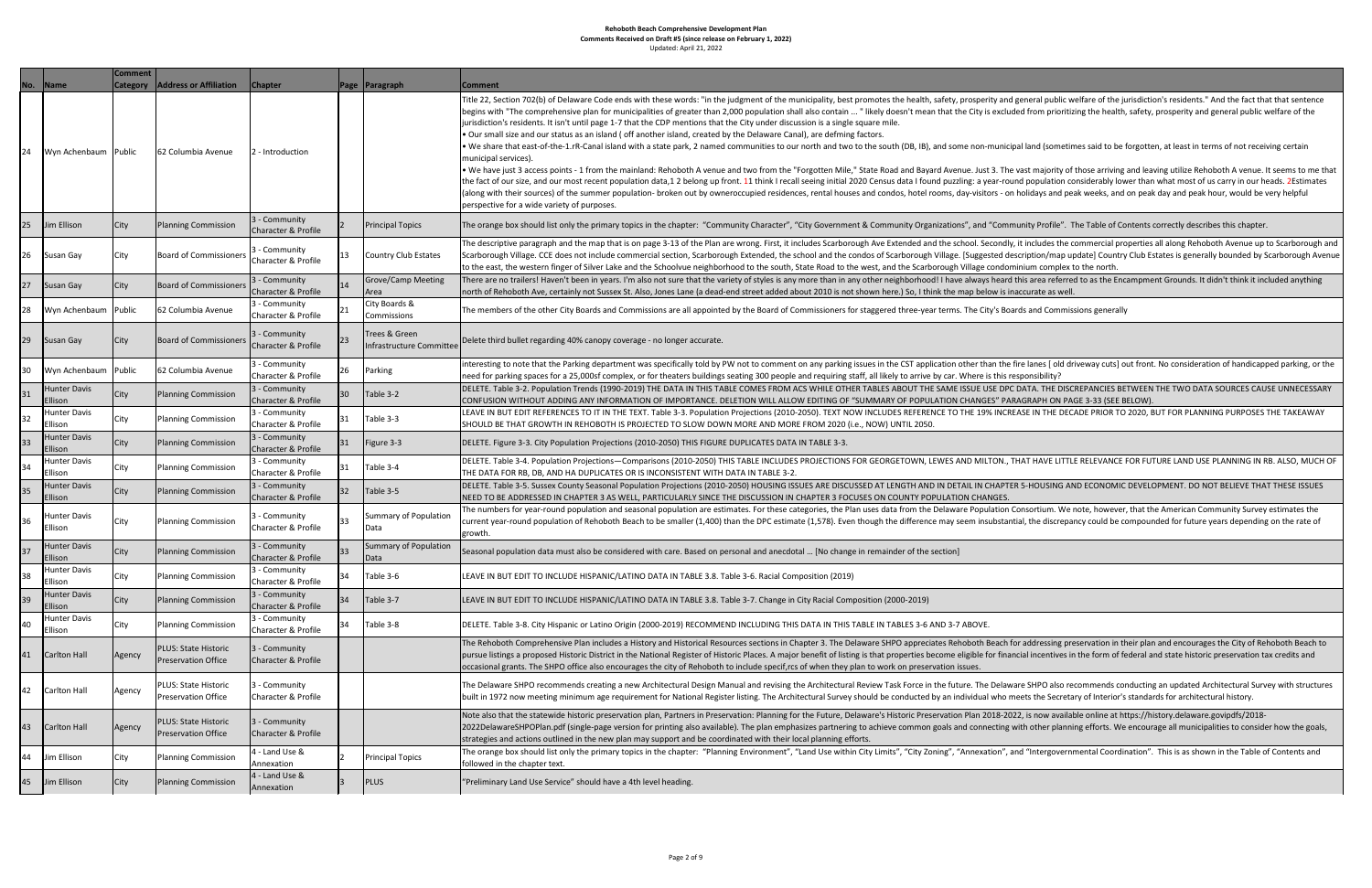| No. | <b>Name</b>                    | <b>Comment</b><br><b>Category</b> | <b>Address or Affiliation</b>                                | <b>Chapter</b>                           |    | Page Paragraph                    | <b>Comment</b>                                                                                                                                                       |
|-----|--------------------------------|-----------------------------------|--------------------------------------------------------------|------------------------------------------|----|-----------------------------------|----------------------------------------------------------------------------------------------------------------------------------------------------------------------|
| 46  | Jamie<br>Whitehouse            | Agency                            | <b>Sussex County</b><br>Planning & Zoning<br>Director        | 4 - Land Use &<br>Annexation             |    | <b>Sussex County</b>              | The summary of the County's adopted Comp Plan is very thorough. The Count<br>Municipality's adopted Comprehensive Plan. The County would wish to re-dra              |
| 47  | Jim Ellison                    | City                              | <b>Planning Commission</b>                                   | $ 4 -$ Land Use &<br>Annexation          | 6  | County Growth Areas               | Suddenly you have introduced a "black caps underlined" heading that appears<br>Areas" section, and yet the black caps underlined heading would appear to me          |
| 48  | Jim Ellison                    | City                              | <b>Planning Commission</b>                                   | 4 - Land Use &<br>Annexation             |    | County Land<br>Development        | 'Sussex County Land Development" should have a 3rd level heading as in Tabl                                                                                          |
| 49  | Wyn Achenbaum                  | Public                            | 62 Columbia Avenue                                           | $ 4 -$ Land Use &<br>Annexation          | 11 | Table 4-4                         | the colors in the key in Table 4-4 don't seem to correspond to the map colors i                                                                                      |
| 50  | Wyn Achenbaum                  | Public                            | 62 Columbia Avenue                                           | 4 - Land Use &<br>Annexation             | 11 | <b>Historical Code Changes</b>    | "Since THE adoption of 2010 CDP  "                                                                                                                                   |
| 51  | Dorothy Morris                 | Agency                            | <b>PLUS: Office of State</b><br><b>Planning Coordination</b> | 4 - Land Use &<br>Annexation             | 11 | Historical Code Changes           | CERTIFICATION COMMENT: Page 4-11 references table AD4-1 which was not i                                                                                              |
| 52  | Wyn Achenbaum                  | Public                            | 62 Columbia Avenue                                           | 4 - Land Use &<br>Annexation             | 11 | <b>City Zoning</b>                | CH4 needs to speak explicitly to zoning changes that are desired, and to those                                                                                       |
| 53  | <b>Hunter Davis</b><br>Ellison | City                              | <b>Planning Commission</b>                                   | 4 - Land Use &<br>Annexation             | 11 | Table 4-4                         | LEAVE IN BUT EDIT. Table 4-4. Zoning Composition THIS TABLE SHOULD BE LA                                                                                             |
| 54  | Wyn Achenbaum                  | Public                            | 62 Columbia Avenue                                           | 4 - Land Use &<br>Annexation             | 14 | Annexation                        | My sense is that there is no great demand from within the City to expand our<br>is a priority for the City is the City's choice.) Rather, the CDP is our shared foru |
| 55  | Wyn Achenbaum                  | Public                            | 62 Columbia Avenue                                           | 4 - Land Use &<br>Annexation             | 15 | Intergovernmental<br>Coordination | says that property owners can research "Transportation, (e.g., impact studies,                                                                                       |
| 56  | Jamie<br>Whitehouse            | Agency                            | <b>Sussex County</b><br>Planning & Zoning<br>Director        | 4 - Land Use &<br>Annexation             | 15 | Intergovernmental<br>Coordination | The inter-governmental sections are well written. I have no comments to add.                                                                                         |
| 57  | Jamie<br>Whitehouse            | Agency                            | <b>Sussex County</b><br>Planning & Zoning<br>Director        | $4 -$ Land Use &<br>Annexation           | 22 | Map 5                             | The annexation areas shown on the map are very clear and the digital version<br>the plan.                                                                            |
| 58  | Wyn Achenbaum                  | Public                            | 62 Columbia Avenue                                           | 4 - Land Use &<br>Annexation             |    |                                   | While we have plenty to offer the upscale visitor, focusing on more-more-mor                                                                                         |
| 59  | Wyn Achenbaum   Public         |                                   | 62 Columbia Avenue                                           | $ 4 -$ Land Use &<br>Annexation          |    |                                   | Because our city property tax is so low, it is nearly impossible to use our prope<br>employees, or provide some other inducement. Then again, those employees        |
| 60  | Dorothy Morris                 | Agency                            | <b>PLUS: Office of State</b><br><b>Planning Coordination</b> | 4 - Land Use &<br>Annexation             |    | Map 5                             | CERTIFICATION COMMENT: Map 5 - Annexation Growth Area shows areas of<br>property owners within the identified area for annexation. If a property is ann              |
| 61  | Jim Ellison                    | City                              | <b>Planning Commission</b>                                   | 5 - Housing &<br>Economic<br>Development |    | <b>Principal Topics</b>           | The Table of Contents is correct, but the orange box is incorrect and the text s<br>'Housing Resources", and "Economic Development & Opportunity".                   |
| 62  | Jim Ellison                    | City                              | <b>Planning Commission</b>                                   | 5 - Housing &<br>Economic<br>Development | 2  | <b>Housing Inventory</b>          | Page 5-2 through 5-8: All of the subjects under "Housing Inventory" should be                                                                                        |
| 63  | <b>Hunter Davis</b><br>Ellison | City                              | <b>Planning Commission</b>                                   | 5 - Housing &<br>Economic<br>Development |    | Table 5-1                         | LEAVE IN BUT EDIT. Table 5-1. Housing Units (1970-2019) SUGGEST DELETING<br>THE TEXT NEEDS TO BE EDITED TO MAKE THAT POINT.                                          |
| 64  | <b>Hunter Davis</b><br>Ellison | City                              | <b>Planning Commission</b>                                   | 5 - Housing &<br>Economic<br>Development |    | Figure 5-3                        | QUESTION. Figure 5-3. Median Rental Values (2000-2019) WERE THE 2019 MI                                                                                              |
| 65  | Jim Ellison                    | City                              | <b>Planning Commission</b>                                   | 5 - Housing &<br>Economic<br>Development |    | Affordable                        | Page 5-9 through 5-11: "Affordable, Attainable & Workforce Housing" should                                                                                           |
| 66  | Jim Ellison                    | City                              | <b>Planning Commission</b>                                   | 5 - Housing &<br>Economic<br>Development | 12 | <b>Housing Needs Analysis</b>     | Page 5-12 through 5-13: "Housing Needs Analysis" should be a primary topic,                                                                                          |
| 67  | Jim Ellison                    | City                              | <b>Planning Commission</b>                                   | 5 - Housing &<br>Economic<br>Development | 14 | <b>Housing Resources</b>          | "Housing Resources" should be a primary topic not a secondary. The two sect                                                                                          |
| 68  | Elyse F. Moore                 | Public                            | 15 Coventry Road                                             | 5 - Housing &<br>Economic<br>Development | 16 |                                   | Economic Characteristics   am questioning the 100% commercial occupancy. And the overall COVID effer                                                                 |

horough. The County's GIS layer on our online map shows the boundaries of all Municipalities and the County has worked to update these to reflect those shown within each ould wish to re-draw Rehoboth's boundaries once the Comp Plan is adopted to ensure that we have the latest and most accurate data.

eading that appears nowhere else. You have applied this heading to the three growth areas described on this page. These growth areas are a subset of the "Sussex County Growth would appear to me to be more important than the non-underlined black caps heading of the section. I suggest that the three growth areas have a 4th level heading.

el heading as in Table of Contents.

to the map colors for what will be Map 4 -- check R-1 S and R-1; it may be as simple as moving the "S" from the first line to the 2nd line of the key.

4-1 which was not included with the draft. Please ensure that table is included in the final plan or remove the reference.

Isired, and to those which are counterproductive; it needs to speak to priorities.

12 Table Should be Labeled Table 4-3.

City to expand our borders. (There may be landowners beyond our borders who would prefer to be within City limits than beyond them, but whether accommodating that preference P is our shared forum to focus inward, and establish our vision for the City's next 10 years and beyond.

.g., impact studies, non-motorized connectivity, traffic analysis)" is among the "key land development factors for property owners to research further." Really?

I the digital version has very good resolution. The County would request that the final published version of the Comprehensive Plan include a similar or better high resolution version of

on more-more-more is not going to serve the wide range of Delaware residents and others for whom RB is "their beach." We need to be kid-friendly, to attract the young families.

lle to use our property tax as an incentive for anything. But perhaps some or all redevelopment of lots on Rehoboth A venue must require housing for some number of seasonal n, those employees must not come with cars; to the extent that they own cars, those cars must remain in the Park & Ride system.

4 - Land Use & Map 5 (CERTIFICATION COMMENT: Map 5 - Annexation Growth Area shows areas of proposed future annexation. The plan states that the city has no plans to initiate annexation of any property shown on this map, it

rrect and the text sections that follow are not correct. The orange box should list: "Housing Inventory", "Affordable, Attainable & Workforce Housing", "Housing Needs Analysis", ortunity".

nventory" should be secondary topics, not 3rd level.

UGGEST DELETING DATA FOR 1970 AND 1980 UNLESS THE PURPOSE OF THE TABLE IS TO SHOW THE DRAMATIC INCREASE IN COUNTY HOUSING UNITS SINCE 1970. IN THAT CASE,

WERE THE 2019 MEDIAN RENTAL VALUES IN DEWEY REALLY HIGHER THAN THE 2019 MEDIAN RENTAL VALUES IN RB?

ce Housing" should be a primary topic, not a secondary. All sections under this primary topic should be secondary topics, not 3rd level.

be a primary topic, not a secondary. The two sections under this primary topic should be secondary topics, not 3rd level.

dary. The two sections under this primary topic should be secondary topics, not 3rd level, and these should be shown in the Table of Contents.

I overall COVID effects. Were rents lowered to accommodate tenants?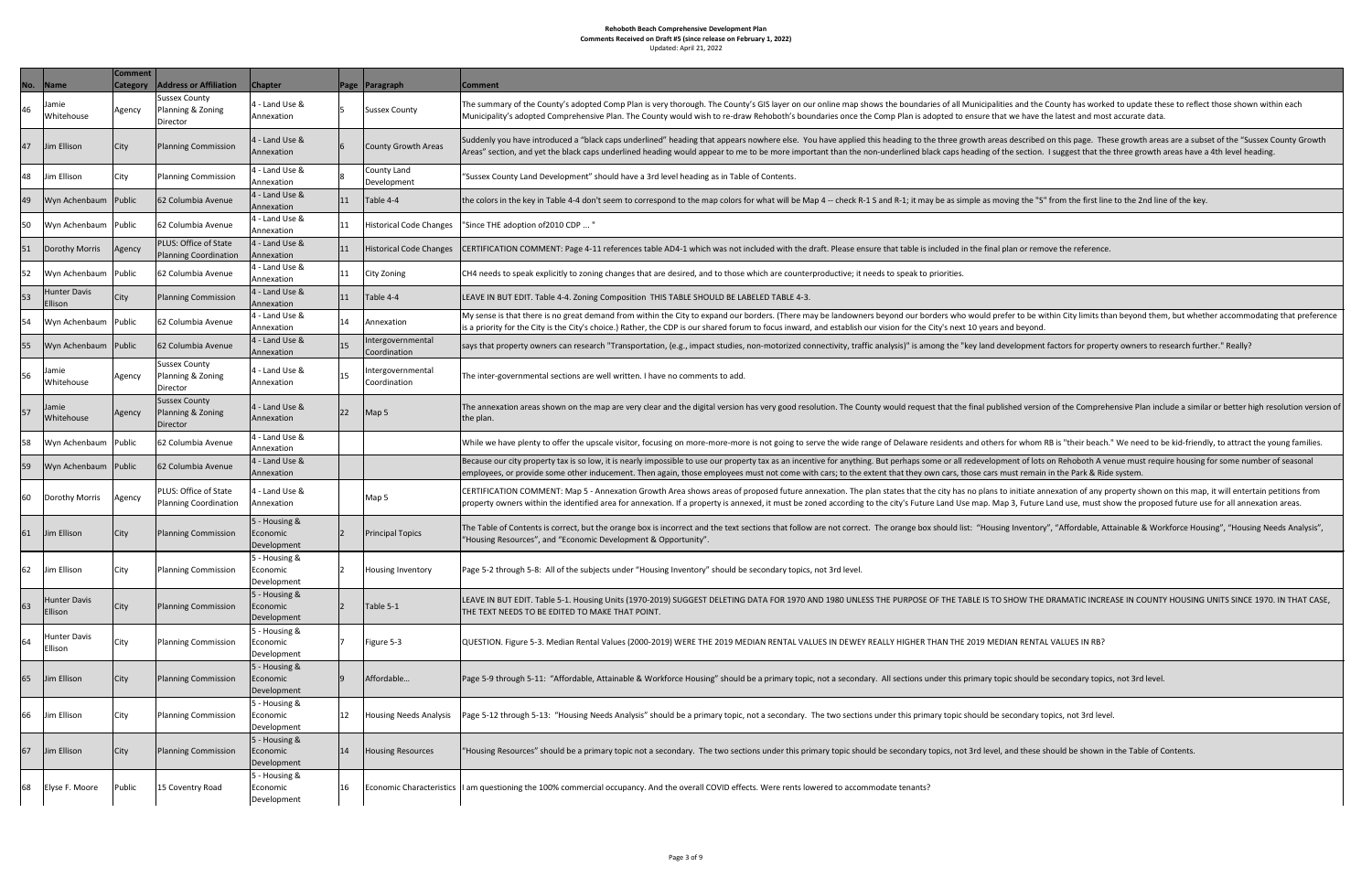| No. | Name                  | <b>Comment</b><br><b>Category</b> | <b>Address or Affiliation</b>           | <b>Chapter</b>                             | Page            | Paragraph                                       | <b>Comment</b>                                                                                                                                                                                                                                                                                                                                                                                                                                                                       |
|-----|-----------------------|-----------------------------------|-----------------------------------------|--------------------------------------------|-----------------|-------------------------------------------------|--------------------------------------------------------------------------------------------------------------------------------------------------------------------------------------------------------------------------------------------------------------------------------------------------------------------------------------------------------------------------------------------------------------------------------------------------------------------------------------|
| 69  | Elyse F. Moore        | Public                            | 15 Coventry Road                        | 5 - Housing &<br>Economic<br>Development   | 20              | Economic Development<br>& Opportunity           | Reverse the current trend of losing downtown businesses to highway locations.                                                                                                                                                                                                                                                                                                                                                                                                        |
| 70  | Elyse F. Moore        | Public                            | 15 Coventry Road                        | $5 -$ Housing &<br>Economic<br>Development | 20              |                                                 | With the possibility of four new major hotels being developed in the forseeable futu<br>new rooms with an everage of 3 people per room. How will that impact evacuation i                                                                                                                                                                                                                                                                                                            |
| 71  | Wyn Achenbaum Public  |                                   | 62 Columbia Avenue                      | 5 - Housing &<br>Economic<br>Development   |                 |                                                 | We do, however, need workforce housing. First, in order to attract the lifeguards, su<br>incentivizing the development of affordable housing for them is worthwhile. Our CD<br>a large amount of property tax revenue. There may also be a place for working famil                                                                                                                                                                                                                   |
| 72  | Karen Horton          | Agency                            | <b>PLUS: State Housing</b><br>Authority | 5 - Housing &<br>Economic<br>Development   |                 |                                                 | The City of Rehoboth conducted a comprehensive analysis of the demographic, ecor<br>increase the mix of housing Wpes, as well as partnerships to facilitate affordable hou<br>following strategies that are particularly effective in resort communities: 1) Long-ter<br>occupied rental units within commercial and public facilities. 3) Coordination with ot                                                                                                                      |
| 73  | <b>Barry Brandt</b>   | Public                            | 316 Hickman Street                      | 6 - Transportation &<br>Infrastructure     |                 |                                                 | I congratulate you on this latest revision of the Comprehensive Development Plan. A<br>the changes we recommended. I would like to add my own comments as well. I belig<br>effort needs to be given to the ever-increasing traffic problems the city will be seeing<br>20, I see only one that touches on the need to hire a consultant to review current tra<br>increasing problem. To not add more definitive action items addressing these proble<br>(to include shuttle studies) |
| 74  | Wyn Achenbaum         | Public                            | 62 Columbia Avenue                      | 6 - Transportation &<br>Infrastructure     |                 | Introduction paragraph 3                        | 'As outlined in the 2010 CDP and still relevant for this 2020 update, the City recogni:<br>bicyclists, and motorized vehicles." What are we doing about it?                                                                                                                                                                                                                                                                                                                          |
| 75  | Wyn Achenbaum Public  |                                   | 62 Columbia Avenue                      | 6 - Transportation &<br>Infrastructure     |                 | Introduction paragraph 1                        | "a major four-to-six-lane highway" omit the hyphen after "to" to read "four- to six-la                                                                                                                                                                                                                                                                                                                                                                                               |
| 76  | Jim Ellison           | City                              | Planning Commission                     | 6 - Transportation &<br>Infrastructure     |                 | <b>Principal Topics</b>                         | The orange box should list only the primary topics: "Modes of Transportation" and '<br>list them in the orange box, they should be indented under "Utilities". In the Table                                                                                                                                                                                                                                                                                                          |
| 77  | Bill<br>Brockenbrough | Agency                            | <b>PLUS: DeIDOT</b>                     | 6 - Transportation &<br>Infrastructure     |                 | DelDOT Roadways                                 | On page 6-1, the DoIDOT's Capital Transportation Program (CTP) is referred to with t                                                                                                                                                                                                                                                                                                                                                                                                 |
| 78  | Wyn Achenbaum Public  |                                   | 62 Columbia Avenue                      | 6 - Transportation &<br>Infrastructure     | 13              | DelDOT Roadways                                 | What is the relevance of even mentioning the AADT -- Average Annual Daily Traffic -<br>data becomes available, the City should use this information in its planning processe<br>minute, and how much of the day traffic crawls on our streets. We want the visitor $\epsilon$                                                                                                                                                                                                        |
| 79  | Wyn Achenbaum Public  |                                   | 62 Columbia Avenue                      | 6 - Transportation &<br>Infrastructure     | 14              | Lake Avenue Streetscape<br>Improvements         | 'It included a minor realignment of the streets and intersections to control traffic me                                                                                                                                                                                                                                                                                                                                                                                              |
| 80  | Bill<br>Brockenbrough | Agency                            | PLUS: DelDOT                            | 6 - Transportation &<br>Infrastructure     | 4               | Wilmington/Baltimore<br>Ave Streetscape Project | On pages 6-4 and 6-5, there are technical inaccuracies in the discussion of the Wilmi<br>Pryor (Todd.Pryor@delaware.eov or 302-760-2112), both of DelDoT's Local Systems                                                                                                                                                                                                                                                                                                             |
| 81  | Jared Kauffman        | Agency                            | <b>PLUS: DART</b>                       | 6 - Transportation &<br>Infrastructure     | 16              | <b>Public Transportation</b>                    | The number of fixed routes needs to be revised from 64 to 60: 34 in New Castle; 11<br>operating the 903 as we continue to pilot the DART Connect service, which itself is n<br>2l2, receive increased service levels during the Beach Bus season. . The statement ab<br>drop in ridership in2020, we have seen an increase in ridership but plateauing at abc                                                                                                                        |
| 82  | Wyn Achenbaum         | Public                            | 62 Columbia Avenue                      | 6 - Transportation &<br>Infrastructure     |                 | DART Paratransit                                | might be worth noting (if it is true) that all of RB is within the "ADA Trip" zone.                                                                                                                                                                                                                                                                                                                                                                                                  |
| 83  | Wyn Achenbaum         | Public                            | 62 Columbia Avenue                      | 6 - Transportation &<br>Infrastructure     |                 | <b>DART Bus</b>                                 | 'north of Rehoboth Avenue" is not a good description of the location of the DART Pa                                                                                                                                                                                                                                                                                                                                                                                                  |
| 84  | Wyn Achenbaum         | Public                            | 62 Columbia Avenue                      | 6 - Transportation &<br>Infrastructure     |                 | <b>DART Bus</b>                                 | do DART buses transport bikes?                                                                                                                                                                                                                                                                                                                                                                                                                                                       |
| 85  | Jared Kauffman        | Agency                            | <b>PLUS: DART</b>                       | 6 - Transportation &<br>Infrastructure     |                 | <b>DART Bus</b>                                 | The Route 201 is only named the Beach Bus route during Beach Bus season. The yea                                                                                                                                                                                                                                                                                                                                                                                                     |
| 86  | Jared Kauffman        | Agency                            | <b>PLUS: DART</b>                       | 6 - Transportation &<br>Infrastructure     |                 | <b>DART Bus</b>                                 | While the 201 Beach Bus service operates seven days a week, the year-round 201 se                                                                                                                                                                                                                                                                                                                                                                                                    |
| 87  | Jared Kauffman        | Agency                            | <b>PLUS: DART</b>                       | 6 - Transportation &<br>Infrastructure     |                 | <b>DART Bus</b>                                 | An improved description of the Route 201 is needed. Clarification is needed betweer<br>rider demographics, needs, and travel behaviors should be provided.                                                                                                                                                                                                                                                                                                                           |
| 88  | Wyn Achenbaum Public  |                                   | 62 Columbia Avenue                      | 6 - Transportation &<br>Infrastructure     | 8               |                                                 | Should it speak to the residential neighborhoods lacking the lighting that prevails in t                                                                                                                                                                                                                                                                                                                                                                                             |
| 89  | Wyn Achenbaum Public  |                                   | 62 Columbia Avenue                      | 6 - Transportation &<br>Infrastructure     | $\vert 9 \vert$ | Parking                                         | needs to be updated to the new parking requirements.                                                                                                                                                                                                                                                                                                                                                                                                                                 |
| 90  | Wyn Achenbaum Public  |                                   | 62 Columbia Avenue                      | 6 - Transportation &<br>Infrastructure     | 9               | Parking                                         | Need it say something about handicap parking spaces, 30 minute spaces, van spaces                                                                                                                                                                                                                                                                                                                                                                                                    |

ped in the forseeable future, how will this CDC plan address the additional visitors and all that comes with that: trash removal, pedestrian traffic, restaurant waits. There could be 400 ill that impact evacuation routes?

o attract the lifeguards, summer police and other young seasonal workers we need - city employees - and perhaps help to house some summer employees of city businesses; em is worthwhile. Our CDP should encourage us to study how best to do that. It may turn out to be unrealistic, but it should be studied and considered. The city would not be foregoing  $\alpha$  a place for working family housing.

s of the demographic, economic and market trends of their resort community that provide significant challenges to providing affordable housing. As a result, they are seeking to to facilitate affordable housing in their community. DSHA supports these efforts and because of the strong challenges outlined by the Town, DSHA also encourages consideration the communities: 1) Long-term affordability programs and tools to preserve public investment and to ensure a sustainable affordable housing stock. 2) The provision of employeees. 3) Coordination with other area beach towns to identi\$ and implement regional strategies for addressing affordable housing needs.

isive Development Plan. As President of Country Club Estates Property Owners Association, we previously provided commentary on earlier versions, and we thank you for incorporating n comments as well. I believe Chapter 6 has too much information in the way of definitions. The first 19 pages of chapter 6 are stating facts about various transportation topics. More ems the city will be seeing now and in the next ten years. These problems are traffic volume, traffic speed on the side streets and parking. Yet when I look at the action items on Page 6-Itant to review current traffic patterns. It seems like this major problem in the city is only being ever so slightly addressed. Traffic (volume and speed) and parking are an evers addressing these problems is a shortfall in the CDP. Please consider more definitive action items to address: Traffic volume; Traffic speed (including traffic calming methods); Parking

0 update, the City recognizes the critical importance of managing traffic, particularly during peak periods; minimizing traffic congestion; and reducing conflicts between pedestrians,<br>out it?

to" to read "four- to six-lane" In the same paragraph, omit "/Second Street" which is only north of Rehoboth Avenue.

es of Transportation" and "Utilities & Infrastructure". In this one instance, I could see listing the five secondary topics under "Utilities...." because they are important and distinct. If you "Utilities....". In the Table of Contents, the final item under Chapter 6 ("Positions, Goals & Action Items) should be indented under "Utilities...".

(CTP) is referred to with the correct initials but an incorrect title.

rage Annual Daily Traffic -- data? What matters here is the peak season. A project applicant got away with it, but it is not the relevant measure in Rehoboth Beach. "As more detailed on in its planning processes." We must set in motion obtaining the relevant data -- our arterial during our peak months, weeks, days, time-slots. What we care about is vehicles per ets. We want the visitor experience and the resident experience to be one they want to repeat, not one they want to avoid. Please put a serious traffic study high on the priority list.

ctions to control traffic movements and shorten pedestrian crossings more safely." Italicized words seem awkward

he discussion of the Wilmington/Baltimore Avenues Streetscape Project. The City is urged to contact Mr. Michael Hahn (MichaelC.Hahn@delaware.gov or 302-760-2131) or Mr. Todd of DelDoT's Local Systems Improvement Section for more specific information.

60: 34 in New Castle; 11 in Kent (210 is considered Kent Service); Five routes that serve Sussex year-round (201,204,206,212, and2l5); Four intercounty; Three flex (currently only ct service, which itself is not considered a fixed-route service); And, three routes that only operate seasonally (203,208, and 305). All other year-round Sussex routes, except for the eason.. The statement about seeing an increase in ridership needs more context. While we were seeing a slight, but steady increase in ridership before the pandemic. Since the initial ship but plateauing at about 50o/oto pre-pandemic levels across the entire state.

Ie location of the DART Park & Ride.

each Bus season. The year-round service is just considered the Route 201.

eek, the year-round 201 service only operates Monday through Saturday.

ication is needed between the difference between Beach Bus service and year-round service, including general dates, and difference in service levels. Additionally, a description of the provided.

ne lighting that prevails in the commercial districts?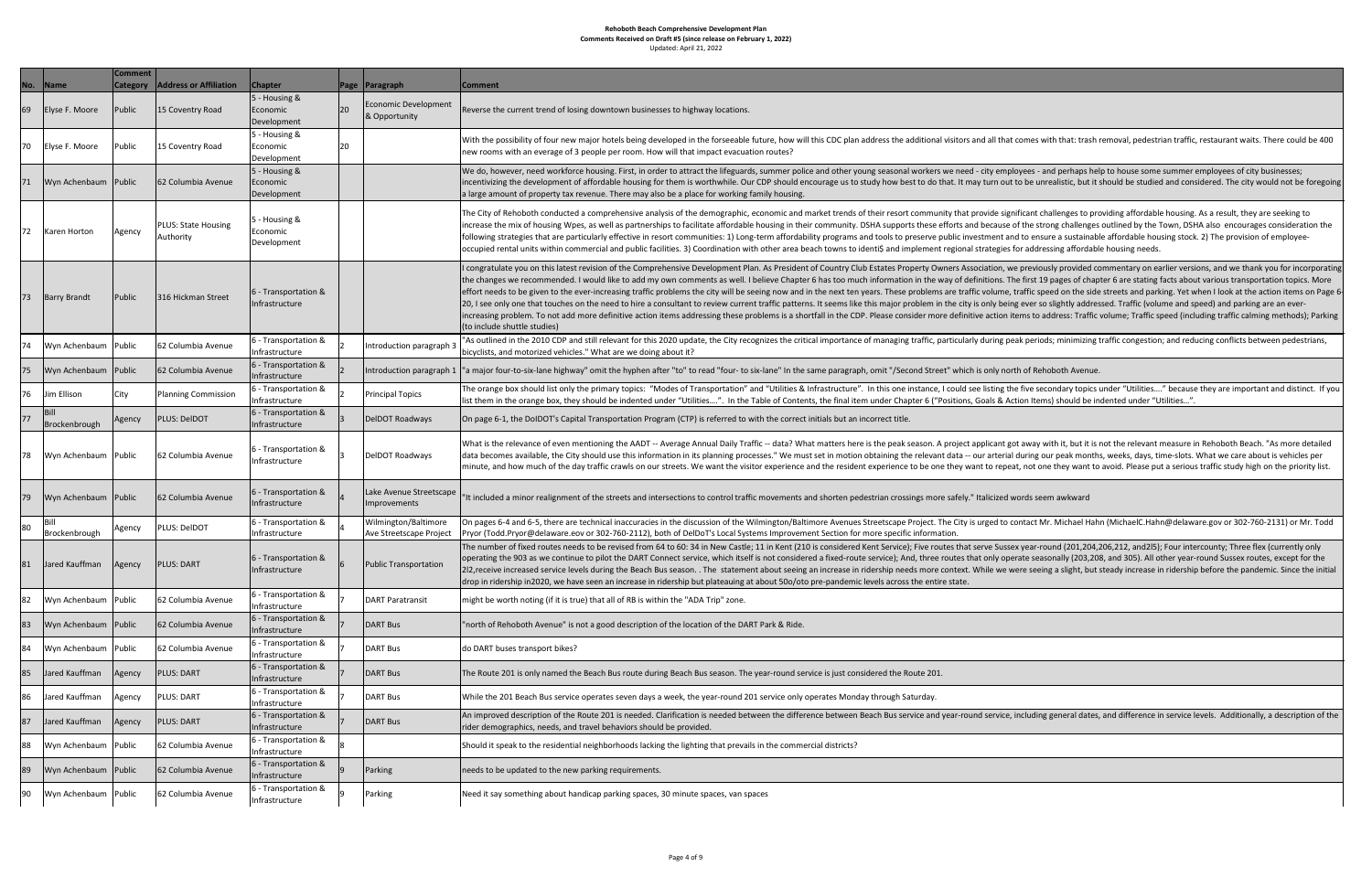| No. | <b>Name</b>             | <b>Comment</b><br><b>Category</b> | <b>Address or Affiliation</b>                                      | <b>Chapter</b>                           |    | Page   Paragraph                                | Comment                                                                                                                                                                                                                                                                                                                                                                                                                                                                                                                                                                                                                                                                          |
|-----|-------------------------|-----------------------------------|--------------------------------------------------------------------|------------------------------------------|----|-------------------------------------------------|----------------------------------------------------------------------------------------------------------------------------------------------------------------------------------------------------------------------------------------------------------------------------------------------------------------------------------------------------------------------------------------------------------------------------------------------------------------------------------------------------------------------------------------------------------------------------------------------------------------------------------------------------------------------------------|
| 91  | Wyn Achenbaum Public    |                                   | 62 Columbia Avenue                                                 | 6 - Transportation &<br>Infrastructure   |    | Parking                                         | Update the first 2 paragraphs: "All non-metered areas of the City require a park<br>length or wider than 8' I" in width is restricted. Parking meters require payment                                                                                                                                                                                                                                                                                                                                                                                                                                                                                                            |
| 92  | Wyn Achenbaum           | Public                            | 62 Columbia Avenue                                                 | 6 - Transportation &<br>Infrastructure   |    |                                                 | Pedestrian Infrastructure  Pedestrian infrastructure is a fme goal, and it is often in conflict with outdoor di                                                                                                                                                                                                                                                                                                                                                                                                                                                                                                                                                                  |
| 93  | Wyn Achenbaum Public    |                                   | 62 Columbia Avenue                                                 | 6 - Transportation &<br>Infrastructure   |    | <b>Parking</b>                                  | Somewhere on that page, there should be mention of handicap parking spaces.                                                                                                                                                                                                                                                                                                                                                                                                                                                                                                                                                                                                      |
| 94  | Wyn Achenbaum Public    |                                   | 62 Columbia Avenue                                                 | 6 - Transportation &<br>Infrastructure   | 10 | Bicycle Infrastructure                          | The notion that the majority of our streets are safe for children on bicycles migl<br>circle and the rest of Rehoboth Avenue.                                                                                                                                                                                                                                                                                                                                                                                                                                                                                                                                                    |
| 95  | Wyn Achenbaum Public    |                                   | 62 Columbia Avenue                                                 | 6 - Transportation &<br>Infrastructure   | 13 | City Pedestrian & Bicycle<br> Plan              | the final bullet is pretty much irrelevant within the City. Even the Boardwalk is o<br>major storm -- it be built wide enough to accommodate bicycles and walkers. Y<br>where people leaving the beach will be able to see the bikers coming as they ap<br>need to look both ways.)                                                                                                                                                                                                                                                                                                                                                                                              |
| 196 | Wyn Achenbaum Public    |                                   | 62 Columbia Avenue                                                 | 6 - Transportation &<br>Infrastructure   | 13 |                                                 | Rebuilding the boardwalk: see 1914, 1962, 1992 -- and those were largely befor                                                                                                                                                                                                                                                                                                                                                                                                                                                                                                                                                                                                   |
| 97  | Wyn Achenbaum           | Public                            | 62 Columbia Avenue                                                 | 6 - Transportation &<br>Infrastructure   | 13 | City Pedestrian & Bicycle<br>Plan               | 'As transportation systems developed over time, they were designed for motor                                                                                                                                                                                                                                                                                                                                                                                                                                                                                                                                                                                                     |
| 98  | Wyn Achenbaum Public    |                                   | 62 Columbia Avenue                                                 | 6 - Transportation &<br>Infrastructure   | 13 | City Pedestrian & Bicycle<br> Plan              | 'In Rehoboth, [omit this: unlike many other jurisdictions,] bicycles and pedestri                                                                                                                                                                                                                                                                                                                                                                                                                                                                                                                                                                                                |
| 99  | Wyn Achenbaum           | Public                            | 62 Columbia Avenue                                                 | 6 - Transportation &<br>Infrastructure   | 14 | Junction & Breakwater<br><b>Trail Extension</b> | This sentence is awkward and maybe not precise: "Work on the trail extension  <br>along Rehoboth A venue to Grove Park."                                                                                                                                                                                                                                                                                                                                                                                                                                                                                                                                                         |
| 100 | Wyn Achenbaum Public    |                                   | 62 Columbia Avenue                                                 | 6 - Transportation &<br>Infrastructure   | 14 | Junction & Breakwater<br><b>Trail Extension</b> | should probably mention somewhere that restrooms are available at Grove Par                                                                                                                                                                                                                                                                                                                                                                                                                                                                                                                                                                                                      |
| 101 | Wyn Achenbaum Public    |                                   | 62 Columbia Avenue                                                 | 6 - Transportation &<br>Infrastructure   | 14 | <b>Gordons Pond Trail</b>                       | Gordons Pond-something that says that together with Junction-Breakwater Tra                                                                                                                                                                                                                                                                                                                                                                                                                                                                                                                                                                                                      |
| 102 | Wyn Achenbaum Public    |                                   | 62 Columbia Avenue                                                 | 6 - Transportation &<br>Infrastructure   | 14 | Gordons Pond Trail                              | The Gordons Pond parking area is not located in the City of Rehoboth Beach. Pe                                                                                                                                                                                                                                                                                                                                                                                                                                                                                                                                                                                                   |
| 103 | Wyn Achenbaum Public    |                                   | 62 Columbia Avenue                                                 | 6 - Transportation &<br>Infrastructure   | 14 | Gordons Pond Trail                              | Parking at Gordon's Pond-- before Biden heliport -- was more like 400 than 500                                                                                                                                                                                                                                                                                                                                                                                                                                                                                                                                                                                                   |
| 104 | Wyn Achenbaum Public    |                                   | 62 Columbia Avenue                                                 | 6 - Transportation &<br>Infrastructure   | 15 |                                                 | Long Range Transpo. Plan Delaware's Long Range Transportation Plan should be moved to an Appendix, a                                                                                                                                                                                                                                                                                                                                                                                                                                                                                                                                                                             |
| 105 | Wyn Achenbaum Public    |                                   | 62 Columbia Avenue                                                 | 6 - Transportation &<br>Infrastructure   | 19 |                                                 | Page 6-19 is repeated on page 8-9. It first appeared on page 1-11                                                                                                                                                                                                                                                                                                                                                                                                                                                                                                                                                                                                                |
| 106 | Gary Klacik             | Public                            | Columbia Avenue                                                    | 6 - Transportation &<br>Infrastructure   | 20 | Action Item H                                   | Section 7.3 Access Alternatives of the 2010 CDP, (page 69), specifically recomm<br>safety improvements to Columbia Avenue as a priority. The need for this traffic<br>Columbia and Henlopen are experiencing increased traffic not only from within<br>linitiatives proposed in the 2010 CDP - the construction of the Canal Dock, the ir<br>2020 CDP, Chapter 6 TRANSPORTATION - Action Item h) states: "Consider contr<br>Infrastructure, ". I would urge the Commission to adopt a more affirmative sta<br>by City to study the entire length of the four streets and make recommendatior<br>study of Columbia, Henlopen, State and Bayard be specifically listed as a Action |
| 107 | K. Claire Quinlan       | Agency                            | <b>PLUS: DNREC</b>                                                 | 6 - Transportation &<br>Infrastructure   | 21 | Regulations &<br>Assessments                    | Starting on page 6-2I, the draft comprehensive plan addresses drinking water de<br>sulfonate/perfluorooctanoic acid were detected in drinking water within the pa<br>information about PFOS in groundwater, please visit https://dnrec.alpha.delaw                                                                                                                                                                                                                                                                                                                                                                                                                               |
| 108 | Jamie<br>Whitehouse     | Agency                            | <b>Sussex County</b><br>Planning & Zoning<br>Director              | 6 - Transportation &<br>Infrastructure   | 26 | <b>Water Initiatives</b>                        | There was an additional comment from County Engineering - the water utilities<br>parts of west Rehoboth.                                                                                                                                                                                                                                                                                                                                                                                                                                                                                                                                                                         |
| 109 | Tom Roth                | Agency                            | Town of Henlopen Acres 6 - Transportation &<br><b>Town Manager</b> | Infrastructure                           | 26 | <b>Water Initiatives</b>                        | Pages 144, 145 discuss Rehoboth's water system. There's no mention of the RB                                                                                                                                                                                                                                                                                                                                                                                                                                                                                                                                                                                                     |
| 110 | K. Claire Quinlan       | Agency                            | <b>PLUS: DNREC</b>                                                 | 6 - Transportation &<br>Infrastructure   | 29 | <b>Wastewater Initiatives</b>                   | The draft comprehensive plan addresses wastewater starting on page 6-29. On<br>the upgrades were completed on page 6-32. It is recommended to describe the<br>reversing the bullet list from newest to oldest. For more information about was<br>the DNREC Division of Water, Surface Water Discharges Section at302-739-994                                                                                                                                                                                                                                                                                                                                                     |
| 111 | Wyn Achenbaum Public    |                                   | 62 Columbia Avenue                                                 | 6 - Transportation &<br>Infrastructure   | 31 | <b>Wastewater Initiatives</b>                   | Ocean Outfall Project paragraph needs to associate Deauville Beach with "publi                                                                                                                                                                                                                                                                                                                                                                                                                                                                                                                                                                                                   |
|     | 112   K. Claire Quinlan | Agency                            | <b>PLUS: DNREC</b>                                                 | $6$ - Transportation &<br>Infrastructure | 34 | <b>TMDL</b>                                     | On page 6-34, the draft comprehensive plan addresses Total Maximum Daily Lo<br>Pollution Control Strategy. For more information about the Inland Bays Pollutio<br> 9939 .                                                                                                                                                                                                                                                                                                                                                                                                                                                                                                        |

ne City require a parking permit daily from IO am-5 pm beginning the Friday before Memorial Day through the second Sunday after Labor Day. Parking vehicles longer than 22 '3" in ters require payment from IO am- IO pm beginning the Friday before Memorial Day through the second Sunday after Labor Day."

onflict with outdoor dining on the public sidewalks. Allowing restaurants to take over the sidewalks has some downside. [also relevant to action item f on page 5-20.]

ildren on bicycles might be fme for 9 months of the year, but most of the through streets (and many of the ocean-block streets) are not low "traffic stress" -- particularly near the traffic

en the Boardwalk is only available until 1 Oam, and that is likely to be eliminated for bicyclists. We ought to have in our plans that if the Boardwalk ever has to be replaced -- as after a cycles and walkers. Yes, cross-traffic will be a problem, but if bikers are to be safe, they need a way to move from one end of town to the other. (Put them closest to the dune fence, ers coming as they approach the boardwalk, and where people headed for the beach will already have had to deal with pedestrians walking the boardwalk, so won't be oblivious to the

Infrastructure 13 Repuilding the see 13 Repuilding the boardwalk: see 1918, 1918, 1992, 1992, 1992, 1992, 1992

e designed for motor vehicles as the predominANT mode of transportation."

bicycles and pedestrians make up a significantly larger part of the demand for space than in many other cities."

n the trail extension began in March 2021 and includes connection an asphalt trail from Canal Street to Rehoboth A venue, and the development of a two-way buffered bicycle lanes

available at Grove Park.

ction-Breakwater Trail, forms a loop that brings bikers and hikers through RB's residential neighborhoods.

Infrastructure 14 Gordons Politicul Trail Trail Trail Trail Trail Trail Trail Trail Trail CHSP, beyond North Shores, accessed via Ocean Drive.

ore like 400 than 500 spaces, based on Google satellite view

ved to an Appendix, and other items in that section should be considered for moving to an Appendix. They aren't part ofRB's Plan; they're nice reference.

, specifically recommended traffic calming on Columbia Avenue, Henlopen Avenue, State Road and Bayard Avenue. Paragraph 7.32.c.(1), (page 71), recommended traffic calming ne need for this traffic calming is still true today. Columbia and Henlopen serve not only the City but also Henlopen Acres, North Shores and Gordon Pond State Park and therefore c not only from within the City, but also from increased activity and growth occurring in those communities and the use of the Park. Considerable progress has been made on other the Canal Dock, the implementation of Wayfinding Signage,and the Baltimore & Wilmington Avenues Streetscape Study. Traffic Calming has not progressed as far. In the current draft tates: "Consider contracting with a traffic consultant to review traffic patterns and recommend changes to implement a traffic management program that includes traffic calming a more affirmative statement on the need for traffic calming and not just make it a consideration. A Professional Traffic Engineer with experience in traffic calming should be retained nake recommendations. (The City should not try to undertake traffic calming improvements by itself. An experienced professional traffic engineer is required.) I request a traffic calming cally listed as a Action Item in the Transportation chapter of the 2020 CDP.

ses drinking water demand, capacity, source, aquifers, water treatment, water distribution and maintenance. The report indicates that neither perfluorooctane nor water within the past five years. Consider also addressing PFOS (Perfluorooctanesulfonic acid), since PFOS is an emerging issue of concern in drinking water quality. For more //dnrec.alpha.delaware.gov/waste-hazardous/remediation/pfas/ or contact the DNREC Division of Water at302-739-9949.

ng - the water utilities Section does not mention the 2nd water interconnection on East Lake Drive and the sewer utilities connection could mention the partial bidirectional connect of

no mention of the RB/HA interconnect project, that was completed in 2021.

ting on page 6-29. Onpage 6-31 the draft comprehensive plan describes preliminary engineering reports from 2012 that propose possible upgrades. The document later describes that ended to describe the completed projects first so that the reader has a better understanding that the wastewater treatment system is up-todate and maintained. This can be done by nformation about wastewater treatment and National Pollutant Discharge Elimination System permitting, please visit https://dnrec.alpha.delaware.gov/water/surface-water/ or contact ection at302-739-9946.

Ille Beach with "public access parking areas at the beach near Henlopen A venue"

tal Maximum Daily Loads (TMDLs) and refers to a Pollution Control Strategy (PCS). DNREC reviewers recommend referencing the specific Pollution Control Strategy to be the Inland Bays e Inland Bays Pollution Control Strategies, please visit dnrec BPCS 101408.pdf or contact the DNREC Division of Watershed Stewardship, Watershed Assessment S ection at 302 -7 39 -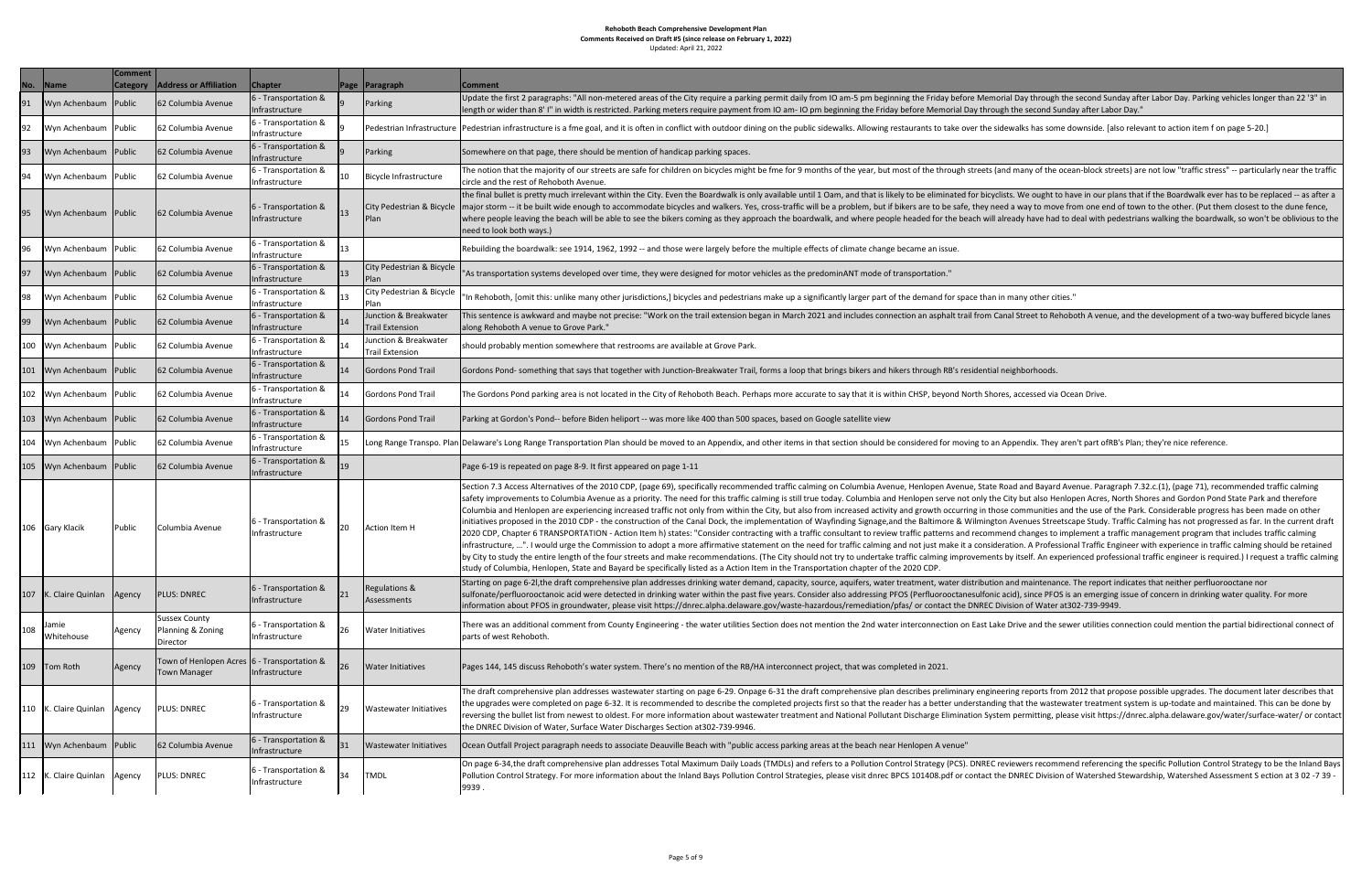|  |  |  | Update |
|--|--|--|--------|

| No. | Name                           | <b>Comment</b><br><b>Category</b> | <b>Address or Affiliation</b> | <b>Chapter</b>                         |             | Page Paragraph                       | <b>Comment</b>                                                                                                                                                                                                                                                                                                                                                                                                                    |
|-----|--------------------------------|-----------------------------------|-------------------------------|----------------------------------------|-------------|--------------------------------------|-----------------------------------------------------------------------------------------------------------------------------------------------------------------------------------------------------------------------------------------------------------------------------------------------------------------------------------------------------------------------------------------------------------------------------------|
| 113 | K. Claire Quinlan              | Agency                            | <b>PLUS: DNREC</b>            | 6 - Transportation &<br>Infrastructure | 35          | MS4 and Stormwater<br>Utility        | Stormwater management is addressed starting on page 6-35. T<br>monitoring, and maintenance. The draft comprehensive plan al<br>Discharge Elimination System. The 2020 census data may trigge<br>https://dnrec.alpha.delaware.gov/water/surface-water/npdes/                                                                                                                                                                       |
| 114 | Wyn Achenbaum                  | Public                            | 62 Columbia Avenue            | 6 - Transportation &<br>Infrastructure | 37          | Scarborough Ave Ext Rain<br>Garden   | "western most" needs a hyphen or simply to be "westernmost"                                                                                                                                                                                                                                                                                                                                                                       |
| 115 | <b>Hunter Davis</b><br>Ellison | City                              | <b>Planning Commission</b>    | 6 - Transportation &<br>Infrastructure |             |                                      | THIS CHAPTER IS OVER 40 PAGES LONG WITH 16 DENSELY WRI<br>TREATMENT. HOWEVER, VERY LITTLE INFORMATION IS INCLUD<br>LENGTH AND LEVEL OF DETAIL.                                                                                                                                                                                                                                                                                    |
| 116 | Wyn Achenbaum Public           |                                   | 62 Columbia Avenue            | 6 - Transportation &<br>Infrastructure |             |                                      | The preferences of those who live beyond our borders and only<br>(3 times) and Draft #5 says once, "Access for people should not                                                                                                                                                                                                                                                                                                  |
| 117 | Wyn Achenbaum   Public         |                                   | 62 Columbia Avenue            | 6 - Transportation &<br>Infrastructure |             |                                      | But realistically, unless we 're going to charge non-resident mot<br>renourished beaches, we aren't going to reduce or maintain the                                                                                                                                                                                                                                                                                               |
| 118 | Wyn Achenbaum                  | Public                            | 62 Columbia Avenue            | 6 - Transportation &<br>Infrastructure |             |                                      | So we need to take other measures to insure that people have a                                                                                                                                                                                                                                                                                                                                                                    |
| 119 | Wyn Achenbaum Public           |                                   | 62 Columbia Avenue            | 6 - Transportation &<br>Infrastructure |             |                                      | Sidewalks need to accommodate pedestrians first; and pedestri<br>particularly foot-friendly or wheel-friendly.                                                                                                                                                                                                                                                                                                                    |
| 120 | Wyn Achenbaum   Public         |                                   | 62 Columbia Avenue            | 6 - Transportation &<br>Infrastructure |             |                                      | We have enough on our plate to maintain and upgrade our exis<br>earlier storm we were forced to sell off lots from a park in order                                                                                                                                                                                                                                                                                                |
| 121 | Wyn Achenbaum   Public         |                                   | 62 Columbia Avenue            | 6 - Transportation &<br>Infrastructure |             |                                      | I believe the CDP needs to call for gathering some information,<br>1. A traffic study which collects detailed data focusing on the pe<br>(We've had people using "average day" traffic counts as if they<br>2. A parking study which counts the number of parking spaces,<br>hours the spaces on each block are occupied. Part of the goal is<br>has many uses, and we ought to know the facts. a. Metered spa<br>privately owned |
| 122 | Bill<br>Brockenbrough          | Agency                            | PLUS: DelDOT                  | 6 - Transportation &<br>Infrastructure |             |                                      | DeIDOT recommends that consideration be given to limiting vel                                                                                                                                                                                                                                                                                                                                                                     |
| 123 | Jared Kauffman                 | Agency                            | <b>PLUS: DART</b>             | 6 - Transportation &<br>Infrastructure |             |                                      | Please provide a description of the bandstand stop, and the ger                                                                                                                                                                                                                                                                                                                                                                   |
| 124 | Jared Kauffman                 | Agency                            | <b>PLUS: DART</b>             | 6 - Transportation &<br>Infrastructure |             |                                      | If the Town has a vision of improved DART service, it should be                                                                                                                                                                                                                                                                                                                                                                   |
| 125 | Jared Kauffman                 | Agency                            | <b>PLUS: DART</b>             | 6 - Transportation &<br>Infrastructure |             |                                      | It is suggested to include walkable friendly design and concepts<br>that encouraging walkability goes beyond simply providing wall<br>accommodate a pedestrian-oriented character, it is suggested t                                                                                                                                                                                                                              |
| 126 | Jim Ellison                    | City                              | <b>Planning Commission</b>    | 7 - Environmental<br>Protection        | 2           | <b>Principal Topics</b>              | The orange box should list these primary topics: "Water Reso                                                                                                                                                                                                                                                                                                                                                                      |
| 127 | Jim Ellison                    | City                              | <b>Planning Commission</b>    | 7 - Environmental<br>Protection        | $ 2\rangle$ | Ocean & Beach                        | Page 7-2 and 7-3: The sub-topics under "Ocean and Beach" sho                                                                                                                                                                                                                                                                                                                                                                      |
| 128 | K. Claire Quinlan              | Agency                            | <b>PLUS: DNREC</b>            | 7 - Environmental<br>Protection        | <u> 2</u>   | Beach Preservation Act               | On page 7 -2, under Beach Preservation Act, it says that "No co<br>corrections: 'oNo construction may take place seaward of the b<br>Shoreline and Waterway Management Section not only require<br>directed to regulate construction to preserve dunes and to redu<br>high-water line."                                                                                                                                           |
| 129 | K. Claire Quinlan              | Agency                            | <b>PLUS: DNREC</b>            | 7 - Environmental<br>Protection        | 15          | Canal Dredging                       | On Page 7-5, under CanalDredging, the draft comprehensive pla<br>statewide dredging prioritization efforts, the following addition<br>https://dnrec.alpha.delaware.gov/watershedstewardship/beac                                                                                                                                                                                                                                  |
| 130 | Wyn Achenbaum   Public         |                                   | 62 Columbia Avenue            | 7 - Environmental<br>Protection        | 8           | Floodplains                          | Floodplains -- this needs a date on it.                                                                                                                                                                                                                                                                                                                                                                                           |
| 131 | K. Claire Quinlan Agency       |                                   | <b>PLUS: DNREC</b>            | 7 - Environmental<br>Protection        | 10          | <b>Wetlands</b>                      | Wetland areas and buffers are addressed on pages 7-10. The dr<br>regulated/approved and State regulated wetlands." Consider m<br>regulated/approved and State regulated wetlands.                                                                                                                                                                                                                                                 |
| 132 | K. Claire Quinlan              | Agency                            | <b>PLUS: DNREC</b>            | 7 - Environmental<br>Protection        | 12          | Climate Change                       | Climate change is well addressed starting on page 7-12. The dra<br>precipitation events; temperature rise; and sea level rise.                                                                                                                                                                                                                                                                                                    |
| 133 | Wyn Achenbaum   Public         |                                   | 62 Columbia Avenue            | 7 - Environmental<br>Protection        | 16          | Forests, Woodlands &<br><b>Trees</b> | the Trees section should speak to the role tree root systems pla                                                                                                                                                                                                                                                                                                                                                                  |

35. The draft comprehensive plan discusses the value of introducing a future stormwater utility. Such a program could resolve future costs associated with stormwater infrastructure, an also addresses the concept of a Municipal Separate Storm Sewer System (MS4). The City of Rehoboth is not currently required to hold an MS4 permit under the National Pollutant rigger future changes to MS4 permitting requirements for the City of Rehoboth. For more information about MS4s in Delaware, please visit odes/municipal-storm-sewers/ or contact the DNREC Division of Water, Surface Water Discharges Section at302-739-9946.

WRITTEN PAGES AND 10 TABLES OF DATA AND STATISTICS DEVOTED EXCLUSIVELY TO CURRENT WATER DEMAND, CURRENT WATER TREATMENT, AND CURRENT WASTEWATER CLUDED IN THE TEXT OR TABLES REGARDING FUTURE INFRASTRUCTURE NEEDS IN THESE AREAS. RECOMMEND THAT THIS MATERIAL BE EDITED SIGNIFICANTLY TO REDUCE ITS

only venture into town, say, once or twice a week should not be permitted to override or ignore the constraints of one square mile with 3 access points. As the 2010 CDP pointed out d not be inhibited; rather access by people must be increased while traffic is decreased. fu other words, Rehoboth will accept more people, it will not accept more cars."

motor vehicles a toll or a daily congestion fee, the existing buildings and attractions will continue to attract cars. And since we're the gateway to a state park, and to taxpayern the existing number of cars without serious measures and firmness in enforcing our Code.

have access. Bicycles, scooters are part of that; but they, too, take up space, both when they're moving- one must move into another lane to pass a bicyclist - and when they're parked.

destrians here may have beach carts, or child or pet strollers, or little ones on their foot-powered scooters. Where there aren't sidewalks, they will be on the street; gravel is not

existing infrastructure. This month we are reminded of the viciousness of a storm which hit RB 60 years ago, and the damage it caused to the structures at our oceanfront. In an order to pay to repair our boardwalk.

tion, and make it publicly available, with plans to include it in the 2025 CDP Update:

ne peak weeks, both on weekdays and on weekends, by 15-minute segment, in various key places. That Traffic Study should also note the bicycle, scooter and motorcycle traffic. hey meant something for important decisions.)

ces, by block and parking lot, and provides, year by year, week by week, and days of the week, the revenue from the parking spaces on each block, and/or a measure of the number of bal is to get to a % occupancy rate for each block. (One of the uses of this data is that it may play into meter pricing; one expert says 85% occupancy is the sweet spot.) But parking data d spaces b. Street spaces on residential streets with sidewalks c. Street spaces on residential streets without sidewalks d. Spaces in city-owned parking lots e. Off-street parking

Ig vehicle access on the loop around the Rehoboth Avenue bandstand to transit vehicles and vehicles that are loading and unloading.

e general challenges and obstacles for DART at that stop

Id be mentioned with defined goals and strategies to meet that vision.

epts within the economic development, housing, and land use sections, in addition to the transportation section, since walkability affects and is affected by these topics, and to note walkable infrastructure, which includes directness and surrounding human-scaled aesthetics. For example, while the land use goals and action items mentions the need to ted to elaborate within the land use section itself about what is meant by pedestrian-orientation, and how land use could be enhance pedestrian travel.

Resources", "Climate Change", "Land Resources", and "Air Resources".

<sup>"</sup> should be 4th level, and thus should not be in bold text. Same goes for entries on pages 7-5, 7-7, 7-20, and 7-23.

No construction may take place seaward of the building line without a Coastal Construction Permit or Coastal Construction Letter of Approval from DNREC." Please note the following the building line or landward of the building line within the reeulated area without a Coastal Construction Permit or Coastal Construction Letter of Approval from DNREC." The DNREC quires approval seaward of the building line but also landward within DNREC's regulated area, which is defined as "the specific area within the defined beach that the Department is reduce property damage." Additionally, "The regulated area shall be from the seaward edge of the beach as defined to the landward edge of the third buildable lot in from the mean

re plan states that, "In 2016, the estimated cost to complete the Lewes-Rehoboth Canal dredging was more than\$2.4 million." To avoid confusion regarding the dates of the latest ition is recommended: \*In2020,the estimated cost to complete the Lewes-Rehoboth Canal dredging was ..." For more information on coastal construction in Delaware, please visit beaches/coastal-constructiorV or contact the DNREC Division of Watershed Stewardship, Shoreline and Waterway Management Section, at 302-7 39 -992I.

he draft plan states that "DNREC recommends instituting a 100-foot upland buffer width, requiring plantings of native woody or herbaceous plant species, from all USACE ler making the following changes: DNREC recommends instituting a 100-foot upland buffer width, requiring plantings of native woody or herbaceous plant species from all USACE

ne draft comprehensive plan includes reference to the new Delaware Climate Action Plan and addresses the three main concerns associated with climate change: increased heavy

s play in dealing with stormwater runoff and groundwater. [it gets a mention on 7-18]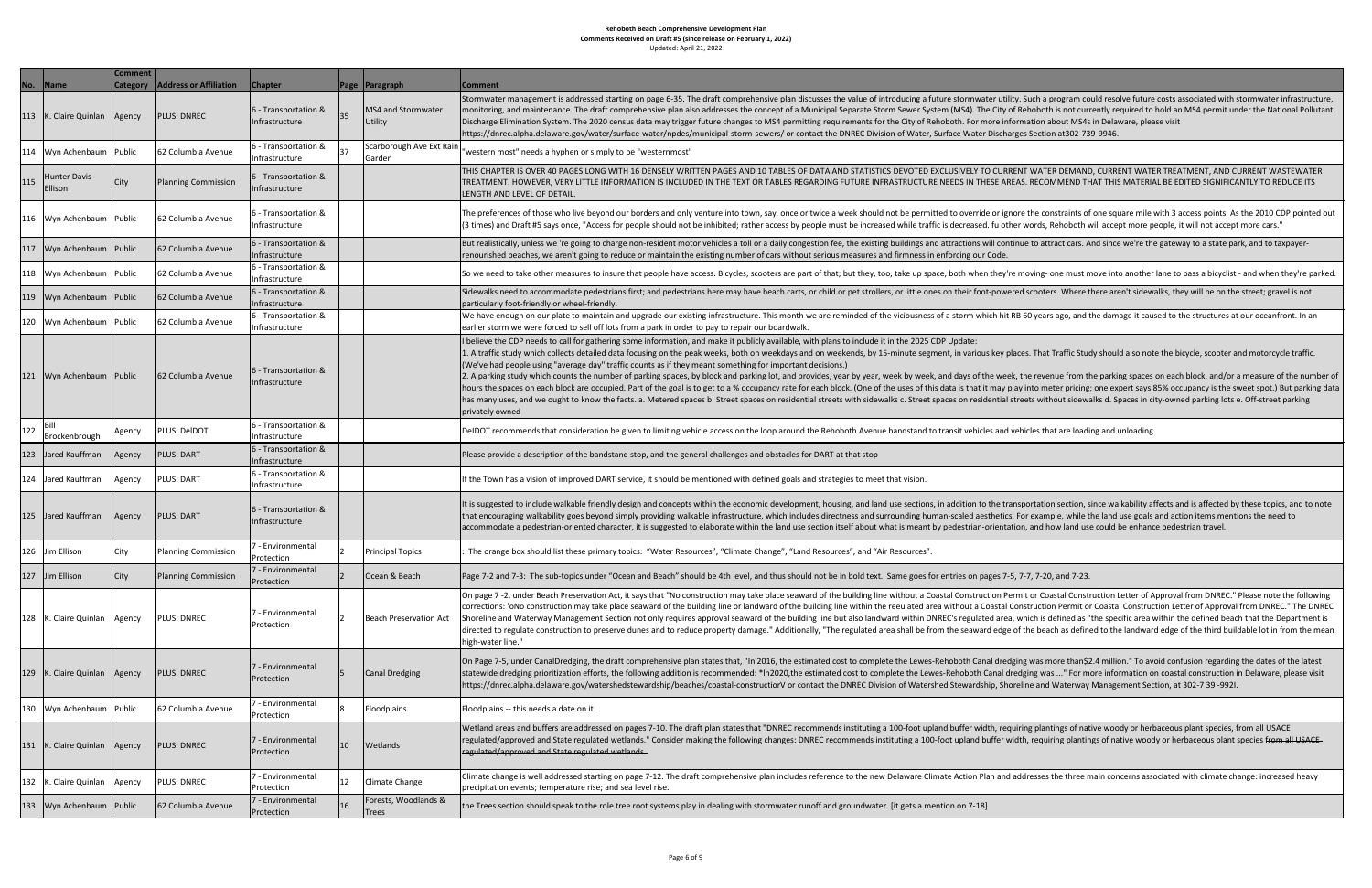| No. | <b>Name</b>                    | <b>Comment</b><br><b>Category</b> | <b>Address or Affiliation</b> | <b>Chapter</b>                        |           | Page Paragraph                                | <b>Comment</b>                                                                                                                                                                                                                                                                                                                                                                                                                                                                                                                                                                                                                                                          |
|-----|--------------------------------|-----------------------------------|-------------------------------|---------------------------------------|-----------|-----------------------------------------------|-------------------------------------------------------------------------------------------------------------------------------------------------------------------------------------------------------------------------------------------------------------------------------------------------------------------------------------------------------------------------------------------------------------------------------------------------------------------------------------------------------------------------------------------------------------------------------------------------------------------------------------------------------------------------|
|     |                                |                                   |                               | 7 - Environmental                     |           |                                               |                                                                                                                                                                                                                                                                                                                                                                                                                                                                                                                                                                                                                                                                         |
| 134 | Wyn Achenbaum                  | Public                            | 62 Columbia Avenue            | Protection                            | 20        | Beach & Boardwalk                             | "The City is located in the Mid-Atlantic and is host to the largest beach in                                                                                                                                                                                                                                                                                                                                                                                                                                                                                                                                                                                            |
| 135 | Wyn Achenbaum Public           |                                   | 62 Columbia Avenue            | 7 - Environmental<br>Protection       | 21        | Table 7-2                                     | table 7-2: Deauville "paid parking"                                                                                                                                                                                                                                                                                                                                                                                                                                                                                                                                                                                                                                     |
|     | 136   K. Claire Quinlan        | Agency                            | <b>PLUS: DNREC</b>            | - Environmental<br>Protection         | 25        | Greenhouse Gases                              | The State's Weathefization Assistance Program is mentioned on page 7-2<br>-Conduct a comprehensive planning effort in sustainable energy, with a<br>upgrades may be eligible for funding through the Energy Efficiency Inves<br>systems with energy efficient alternatives (https : //dnrec. alpha. delawa<br>different types of green energy funding programs from the state's major<br>Delaware (https://www.energizedel aware.org).<br>-As part of the sustainability planning effort, utilize renewable energy in<br>-Consider adopting energy efhciency measures in building design and re<br>-Adopt a mechanism to provide information on the WeatherizationAssis |
| 137 | Jim Ellison                    | <b>City</b>                       | Planning Commission           | 7 - Environmental<br>Protection       | 27        |                                               | Heading should reflect chapter title: "Environmental Protection".                                                                                                                                                                                                                                                                                                                                                                                                                                                                                                                                                                                                       |
| 138 | K. Claire Quinlan              | Agency                            | <b>PLUS: DNREC</b>            | 7 - Environmental<br>Protection       | 27        | Action Item I                                 | The draft comprehensive plan also addresses electric vehicles. On page 7<br>of the fleet electrified by 2025, etc.) as well as including a vehicle replace<br>potential funding sources for Level 2 electric vehicle charging equipment<br>breanne.preisen@delaware.gov or by phone at302-735-3366 for more in                                                                                                                                                                                                                                                                                                                                                          |
| 139 | <b>Hunter Davis</b><br>Ellison | <b>City</b>                       | Planning Commission           | 7 - Environmental<br>Protection       |           |                                               | NO CHANGES RECOMMENDED.[7]                                                                                                                                                                                                                                                                                                                                                                                                                                                                                                                                                                                                                                              |
| 140 | Wyn Achenbaum                  | Public                            | 62 Columbia Avenue            | 7 - Environmental<br>Protection       |           |                                               | How are we moving, in this document, to increase resiliency? Might we r<br>something they think they're entitled to.)                                                                                                                                                                                                                                                                                                                                                                                                                                                                                                                                                   |
|     | 141 K. Claire Quinlan          | Agency                            | <b>PLUS: DNREC</b>            | - Environmental<br><b>IProtection</b> |           |                                               | The city should develop and adopt an ordinance requiring a 100-foot veg                                                                                                                                                                                                                                                                                                                                                                                                                                                                                                                                                                                                 |
|     | 142 K. Claire Quinlan          | Agency                            | <b>PLUS: DNREC</b>            | 7 - Environmental<br>Protection       |           |                                               | Vegetated buffers are not equivalent to setbacks, as residential lots, wall<br>construction and should be identified outside of the Limit of Disturbance<br>temporary disturbance during construction.                                                                                                                                                                                                                                                                                                                                                                                                                                                                  |
| 143 | K. Claire Quinlan              | Agency                            | <b>PLUS: DNREC</b>            | - Environmental<br>Protection         |           |                                               | Designate all vegetated buffers as un-subdivided open space. No portion<br>common areas.                                                                                                                                                                                                                                                                                                                                                                                                                                                                                                                                                                                |
|     | 144   K. Claire Quinlan        | Agency                            | <b>PLUS: DNREC</b>            | 7 - Environmental<br>Protection       |           |                                               | Buffer zones should be planted exclusively with native trees and plants, a<br>the survival of native birds and beneficial insects whose habitat is shrinki                                                                                                                                                                                                                                                                                                                                                                                                                                                                                                              |
| 145 | Edie & Jim Herron   Public     |                                   | 36 Park Avenue                | 8 - Implementation                    | <u> 2</u> | Last                                          | On page 8-2, in the second line of the last paragraph, there is a typo. The                                                                                                                                                                                                                                                                                                                                                                                                                                                                                                                                                                                             |
| 146 | Wyn Achenbaum                  | Public                            | 62 Columbia Avenue            | 8 - Implementation                    |           | Plan Update                                   | "July 203" should be "July 2030" -- The state says "at least every 5 years"                                                                                                                                                                                                                                                                                                                                                                                                                                                                                                                                                                                             |
| 147 | Wyn Achenbaum                  | Public                            | 62 Columbia Avenue            | 8 - Implementation                    |           | Plan Update                                   | It seems to me that if this is the 2020 CDP, the next must be in 2030, anc                                                                                                                                                                                                                                                                                                                                                                                                                                                                                                                                                                                              |
| 148 | Wyn Achenbaum Public           |                                   | 62 Columbia Avenue            | 8 - Implementation                    | 9         | Goal #1 (Transp.)                             | 'Adopt a clear, well defined Traffic Management System which will addr<br>before starting the process, so that we can determine whether the "clear                                                                                                                                                                                                                                                                                                                                                                                                                                                                                                                      |
| 149 | Wyn Achenbaum                  | Public                            | 62 Columbia Avenue            | 8 - Implementation                    | 9         | Action Item I                                 | 'Strengthen coordination efforts and partnerships between the public ar<br>problems?                                                                                                                                                                                                                                                                                                                                                                                                                                                                                                                                                                                    |
|     | 150 Jim Ellison                | City                              | Planning Commission           | AB - Resources &<br>References        | 3         | Land Use                                      | Chapter 11 is actually Chapter 4.                                                                                                                                                                                                                                                                                                                                                                                                                                                                                                                                                                                                                                       |
| 151 | Wyn Achenbaum Public           |                                   | 62 Columbia Avenue            | AB - Resources &<br>References        | 10        | <b>Sussex County Tax</b><br><b>Exemptions</b> | 'The County offers tax exemptions to qualifying residents that are disabl<br>State).                                                                                                                                                                                                                                                                                                                                                                                                                                                                                                                                                                                    |
| 152 | Wyn Achenbaum                  | Public                            | 62 Columbia Avenue            | AB - Resources &<br>References        | 21        | Table AB5-1                                   | table AB5-I. Where are the 204 professional  waste management peop<br>Boardwalk Plaza together employ 139+ 115=254, far more than "accomr                                                                                                                                                                                                                                                                                                                                                                                                                                                                                                                               |
| 153 | Wyn Achenbaum Public           |                                   | 62 Columbia Avenue            | <b>AB</b> - Resources &<br>References | 21        | Table AB5-3                                   | table AB5-3 -- add a very narrow column after the 2nd column, to make                                                                                                                                                                                                                                                                                                                                                                                                                                                                                                                                                                                                   |
|     | 154   Wyn Achenbaum   Public   |                                   | 62 Columbia Avenue            | AC - Community<br>Engagement          |           |                                               | Does this need to be included?? "A new :free-standing public restroom b<br>compliant children's playground, reconfigured parking area at Marni er's<br>plan generated substantial opposition from the community and has since                                                                                                                                                                                                                                                                                                                                                                                                                                           |
| 155 | Wyn Achenbaum Public           |                                   | 62 Columbia Avenue            | AC - Community<br>Engagement          |           |                                               | "The Committee considered the topic of what new elements might be us<br>event of a catastrophic event to afford sufficient time for pre-planning to<br>shade. It would need to be kept away from the 2nd floors of the multi-st<br>portion. The ramps at each end, and maybe another set near the midpoi<br>safely through town on their way to and from the Gordons Pond trail.)                                                                                                                                                                                                                                                                                       |
| 156 | Wyn Achenbaum                  | Public                            | 62 Columbia Avenue            | AC - Community<br>Engagement          |           |                                               | "Removal of shrubbery in the median east of the traffic circle" -- the shru<br>Columbia A venue.                                                                                                                                                                                                                                                                                                                                                                                                                                                                                                                                                                        |

rgest beach in the State." Is ours larger than CHSP's ocean beach?

ed on page 7-25. Itis recommended to include specific action items for both energy efficiency and renewable energy infrastructure. Examples are provided below: nergy, with a specific goal to reduce energy consumption by implementing energy efficiency measures in City operations, including buildings and street lighting. Energy efhciency ficiency Investment Fund, provided through the DNREC Division of climate, coastal, & Energy, to help commercial and industrial customers replace aging or inefficient equipment and alpha. delaware. gov/climate-coastal-energy/effi ciency/ener gyefficiency-investment-fund/). Grants are also provided through the Green Energy Program, which include several state's major electric utilities (www.de.gov/greenenergy). Energy efhciency upgrades, such as a street lighting project, may be eligible for funding assistance through Energize

able energy infrastructure, such as solar and wind, to further reduce pollution. Review all codes to ensure that no barriers exist to solar deployment on rooftops or in ground iurays. design and redevelopment to help cut energy costs and make homes more comfortable for occupants. erizationAssistance Program to customers who are having trouble paying utility bills. (nttps:lldmec.atpnacommunities/weatherization/).

les. On page 7-27,"Action Items" include transitioning the city's fleet vehicles "when possible." It is recommended to establish milestones as to when this could be completed (i.e. 20Vo ehicle replacement schedule. Additionally, the plan calls for identifuing appropriate locations for electric vehicle charging stations, seeking funding for installation. The plan mentions ng equipment provided by the state. The state anticipates changes to its program offerings as well as the funding opportunities. Please contact Breanne Preisen by email at 66 for more information.

y? Might we move toward a little less coverage for future development within our commercial districts? (It is worth asking who benefits from more coverage, and who loses

100-foot vegetated buffer zone (not a setback) from all wetlands, waterbodies and waterways for new development, where practicable.

ntial lots, walkways, and stormwater management facilities should not be contained within the vegetated buffer zone. Vegetated buffer zones should be left undisturbed during of Disturbance (LOD) on the engineering plans. In some instances, stormwater outfalls, conveyances, and emergency spillways may cross through these zones, and will require

ce. No portion of any building lot should be within the buffer. Signage should be installed at the edge and within the buffer zones to deter residents from encroaching into these

s and plants, as indicated in the comprehensive plan. Native plants are well-suited to our climate and require limited maintenance. They also provide an increasingly important role in bitat is shrinking due to development and climate change.

is a typo. The text says "...completed by by July 203". [I assume that it should read "...completed by July 2030"]

e in 2030, and we ought to do the update in 2025.

hich will address traffic congestion at peak periods and identify alternative modes of transportation to include motorized and nonmotorized." Would be wise to have DATA in hand ther the "clear, well defined Traffic Management System" turns out to make a difference, or if the situation is simply out of control.

n the public and private sectors to help solve infrastructure needs and other critical problems." Does this force us into accepting proposals made by private entities that relate to critical

hat are disabled or over the age of 65." suggest "who" rather than "that"; and a mention of the School tax exemption for qualifying residents (which I have in mind are provided by the

gement people? Where do hotel and restaurant employees show up in this? just part of the 44? Where are the manufacturing people? Top employers Grotto, Atlantic Sands, than "accommodation and food services"

mn, to make the table clearer, and add a total (78) to tie to table AB5-2. Is this full time employees, or full time equivalents? Does the CDP report the seasonal positions somewhere?

llic restroom building was incorporated into the draft Gerar Park Master Plan, which proposed a redesign of the easternmost end of Lake Gerar and incorporated a larger ADA at Marni er's Park (triangular grass area at Lake A venue and Surfside A venue), a dog park, kayak launch, amphitheater, water sculpture, and kayak storage facility. The draft master and has since been rejected by the Mayor and Commissioners." Seems that what was approved should be included. Did we use portapotties in for July 24, 2021?

ts might be used to rebuild the boardwalk after a catastrophic event. The Committee made a list of potential changes to the boardwalk structure and amenities for consideration in the re-planning to take place prior to a disaster." Here's a wild idea: a bike lane at the second floor level, or even a double-decker deck, which would also allow walkers below to walk in of the multi-story buildings, and might produce some resentment among hotel owners. It would take one form at the wide portions of the boardwalk, and another at the narrower ar the midpoint, would need to be thought through, but perhaps a kayak lift could serve as an alternative model. (The PR alone could be great. And it would give bikers a way to move Pond trail.)

le" -- the shrubbery may be gone, but the trees in the median the other plantings there obscure the view of westbound cars as one comes around the traffic circle heading for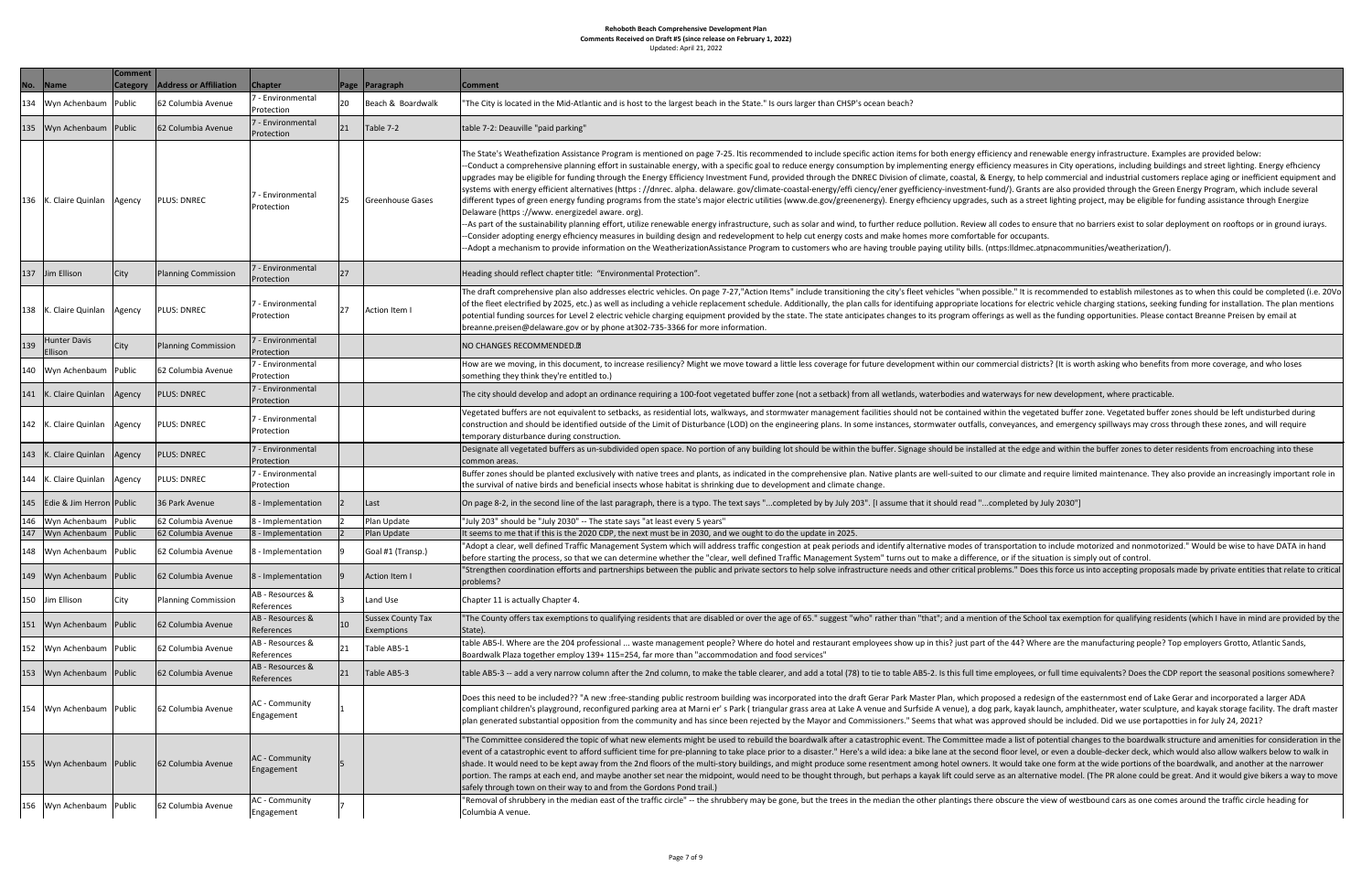| ---- | --------- |         |  |
|------|-----------|---------|--|
|      |           |         |  |
|      |           | Updated |  |

| No. | Name                    | <b>Comment</b><br><b>Category</b> | <b>Address or Affiliation</b>                         | <b>Chapter</b>                      | Page | $\vert$ Paragraph      | <b>Comment</b>                                                                                                                                                                                                                                                                                                                                                                                       |
|-----|-------------------------|-----------------------------------|-------------------------------------------------------|-------------------------------------|------|------------------------|------------------------------------------------------------------------------------------------------------------------------------------------------------------------------------------------------------------------------------------------------------------------------------------------------------------------------------------------------------------------------------------------------|
| 157 | Wyn Achenbaum           | Public                            | 62 Columbia Avenue                                    | AC - Community<br>Engagement        |      |                        | Does "Get a jitney service in place with a loop around the City and have it :<br>Appendices indication that it is just an idea, or does this have the force of I                                                                                                                                                                                                                                     |
| 158 | Wyn Achenbaum           | Public                            | 62 Columbia Avenue                                    | <b>AC</b> - Community<br>Engagement |      |                        | 'In addition to these programs and services, CAMP Rehoboth played an ac                                                                                                                                                                                                                                                                                                                              |
| 159 | Wyn Achenbaum           | Public                            | 62 Columbia Avenue                                    | <b>AC</b> - Community<br>Engagement | 11   |                        | 'Explain how the City gets funding from the dock" How does the City get f                                                                                                                                                                                                                                                                                                                            |
| 160 | Jim Ellison             | City                              | <b>Planning Commission</b>                            | <b>AC</b> - Community<br>Engagement | 11   | Rehoboth Art League    | Rehoboth Art League: The RAL serves the greater region and should be lis                                                                                                                                                                                                                                                                                                                             |
| 161 | Jim Ellison             | City                              | Planning Commission                                   | AC - Community<br>Engagement        | 15   | Rehoboth Beach Library | Correct title is Rehoboth Beach PUBLIC Library                                                                                                                                                                                                                                                                                                                                                       |
| 162 | Dorothy Morris          | Agency                            | PLUS: Office of State<br><b>Planning Coordination</b> | AD - Public Comments  2             |      |                        | CERTIFICATION COMMENT: Please provide written verification that the co<br>Dewey Beach, the Town of Henlopen Acres, the City of Lewes, and Sussex<br>result of these comments. If any of the jurisdictions were notified and did                                                                                                                                                                      |
| 163 | Jim Dedes               | Agency                            | Town of Dewey Beach<br><b>Assistant Town Manager</b>  | General                             |      |                        | Thank you for sharing your draft plan with the Town of Dewey Beach. I hav<br>forth in development of the draft plan. I plan to share this with our Town I                                                                                                                                                                                                                                            |
| 164 | Wyn Achenbaum Public    |                                   | 62 Columbia Avenue                                    | General                             |      |                        | The 2010 CDP is a bit over 100 pages. This report, in its current form, is 26<br>everyone's fingertips is excellent, but the CDP is intended to be primarily a<br>information that doesn't enter into ongoing decision-making. This needs to<br>undertaking a thorough review of our Building Code and Zoning Code; to N<br>(Community Character and Profile) in another; and from the other chapter |
| 165 | Janelle Cornwell        | Agency                            | City of Lewes                                         | General                             |      |                        | I have read the plan and have no issues.                                                                                                                                                                                                                                                                                                                                                             |
| 166 | Wyn Achenbaum           | Public                            | 62 Columbia Avenue                                    | General                             |      |                        | It is not incumbent on us - or necessarily in our best interests - to seek to s<br>And it is not incumbent on us to satisfy the non-resident owners of land in<br>health, safety, prosperity and general public welfare of the jurisdiction's re                                                                                                                                                     |
| 167 | Wyn Achenbaum Public    |                                   | 62 Columbia Avenue                                    | General                             |      |                        | It is also worth remembering that the median age of the residents of the c<br>years. Zipcode 19971 is 60.5 years, per https://www.city-data.com/zips/19                                                                                                                                                                                                                                              |
| 168 | Wyn Achenbaum Public    |                                   | 62 Columbia Avenue                                    | General                             |      |                        | "Investors" and "Developers" are not the small-business people who stay a<br>and, at the end of their lease, it is the building's owner who has the valuab                                                                                                                                                                                                                                           |
| 169 | Wyn Achenbaum           | Public                            | 62 Columbia Avenue                                    | General                             |      |                        | The constraint of our size has to be the starting point for all that follows. A                                                                                                                                                                                                                                                                                                                      |
| 170 | Wyn Achenbaum Public    |                                   | 62 Columbia Avenue                                    | General                             |      |                        | Maintaining the charm, scale and unique appeal that is RB is the next prior<br>profit that can be made by folks who simply "invest" in land here, and buil<br>impacted by the effects those dispensations have on the residents and oth                                                                                                                                                              |
| 171 | Wyn Achenbaum           | Public                            | 62 Columbia Avenue                                    | General                             |      |                        | In order to retain our scale and our charm, and the welcome we give to a v<br>with the southern NJ beaches for the Wilmington and Philadelphia metros                                                                                                                                                                                                                                                |
| 172 | Wyn Achenbaum           | Public                            | 62 Columbia Avenue                                    | General                             |      |                        | We aren't here to see how far the limits can be pushed.                                                                                                                                                                                                                                                                                                                                              |
| 173 | Wyn Achenbaum           | Public                            | 62 Columbia Avenue                                    | General                             |      |                        | Arguably, our beach coupled with our unique "personality" of small, intere<br>might there be more people to serve beyond that threshold?                                                                                                                                                                                                                                                             |
| 174 | Wyn Achenbaum           | Public                            | 62 Columbia Avenue                                    | General                             |      |                        | Do we want to cram more in? For whose benefit? And at the loss of what?                                                                                                                                                                                                                                                                                                                              |
| 175 | Wyn Achenbaum           | Public                            | 62 Columbia Avenue                                    | General                             |      |                        | Let's conserve what we've got; maintain and upgrade it. Let's not write a p                                                                                                                                                                                                                                                                                                                          |
| 176 | Wyn Achenbaum           | Public                            | 62 Columbia Avenue                                    | General                             |      |                        | We are very fortunate that the Army Corps of Engineers will continue to re                                                                                                                                                                                                                                                                                                                           |
| 177 | Wyn Achenbaum           | Public                            | 62 Columbia Avenue                                    | General                             |      |                        | Moneyed interests want what they want, but they don't promise to stay h                                                                                                                                                                                                                                                                                                                              |
| 178 | Wyn Achenbaum           | Public                            | 62 Columbia Avenue                                    | General                             |      |                        | Our CDP should not be designed to be a permissive document. Not all "dev                                                                                                                                                                                                                                                                                                                             |
| 179 | Wyn Achenbaum           | Public                            | 62 Columbia Avenue                                    | General                             |      |                        | The Canal, from Dewey Beach to well above the northernmost of our land<br>understanding.] What is in our residents' best interest in relation to the Ca<br>most visitors depend.                                                                                                                                                                                                                     |
| 180 | Wyn Achenbaum           | Public                            | 62 Columbia Avenue                                    | General                             |      |                        | Further, knowing what we know about climate change and sea level rise, a<br>development along our Boardwalk? Haven't the experiences of other com<br>fortunate with respect to hurricanes, and hope that continues, but we also                                                                                                                                                                      |
| 181 | Jim Ellison             | City                              | Planning Commission                                   | General                             |      |                        | You have established the following structure for text headings: 1: Primary<br>case, underlined, no bold. NOTE: Page AB-4 has a perfect display of these                                                                                                                                                                                                                                              |
|     | 182   K. Claire Quinlan | Agency                            | <b>PLUS: DNREC</b>                                    | General                             |      |                        | Staff from the Delaware Department of Natural Resources and Environme<br>there are not additional constraints or environmental issues, nor does it in<br>for information.                                                                                                                                                                                                                            |

ity and have it stop in front of parks and vacant lots" require RB to do that, or is it merely an idea to be considered? How does the reader know which it is? IS putting it in the ve the force of law?

8 th played an active role in the advancement of marriage equality in Delaware and worked to educate ... " "worked" should be "works"

es the City get funding from the dock? When will we break even on what we spent? Who collects it?

nd should be listed under that category. (I say this as a recent chair of the Board of Trustees)

tion that the comprehensive plan has been shared with and reviewed by the county and near-by local jurisdictions. In Rehoboth's case, it states the plan was shared with the Town of res, and Sussex County. Please include, in appendix D, any written correspondence between the city and these jurisdictions regarding the plan and any changes made to the plan as a otified and did not respond, that information should be included as well.

vey Beach. I have had the opportunity to read through the draft Comprehensive Plan as requested. I am most impressed with the comprehensive review the City of Rehoboth has put with our Town Manager, Mayor and Town Commissioners, and our Planning and Zoning Commission. They may also wish to provide feedback.

rent form, is 266. I recommend that the CDP be restructured before it is finalized. The current draft contains a huge amount of important and useful information, and putting it at to be primarily a decision-making tool. Having so much reference information embedded in its chapters obfuscates its purpose. Please consider moving to new appendices the ng. This needs to serve as guidance to people who want to build; to BI and BOA and PC members who need to know how far code can be stretched; to M&C members who will be oning Code; to M&C members who must judge proposals before them, and who makes the decision. Put the information about earlier CDP's in one appendix; much of Chapter 3 (e other chapters, all that isn't directive in its purpose.

ts - to seek to satisfy the preferences of people who reside just beyond our borders, beyond assuring access and egress to those who go to Henlopen Acres, North Shores and CHSP. wners of land in our commercial district. Further, it should not be a primary goal to make owning land within our borders profitable. (That may happen as a result of promoting "the jurisdiction's residents" -but it is a by-product, not a purpose.)

sidents of the city is 64.1 years.3 32019. Source: https://datausa.io/profile/geo/rehoboth-beach-de; https://www.city-data.com/city/Rehoboth-Beach-Delaware.html says 65.4 ata.com/zips/19971.html

ople who stay around to create and build businesses here. How many of our businesses own the site on which they operate? Yet they pour money into those buildings they don't own, o has the valuable asset. It appreciates not because of anything the landlord is doing or providing, but because of the activity of the tenant and of the community as a whole.

I that follows. And we need to be aware that maximizing and optimizing are often two very different things.

is the next priority. It needs to remain a special place to visit, a welcoming and relaxed place to live, and a good place to run a small business. If the priority becomes maximizing the d here, and build the largest building that can be squeezed onto a lot by pushing for dispensations from the specifications of our code - and the beneficiaries never needing to be isidents and others who come here on a regular basis, we will have gone astray.

e we give to a wide range of visitors - ours is the closest ocean beach for many millions of people from the DC and Baltimore metros and for many Delaware residents; we compete delphia metros - we must concentrate on what makes us special, and seek to protect it, not to risk it.

' of small, interesting restaurants and businesses that serve the preferences of our visitors and restaurants, are sufficient. Do we feel a need to seek to bring more 1 %-ers here, or

t's not write a plan that is designed to provide loopholes through which larger and more buildings can be built.

ill continue to renourish our beach for decades to come. But we'd be wise not to encourage more development of major buildings along our Boardwalk, given the changing climate.

omise to stay here to "enjoy" the consequences of what they want; they move on to their next opportunity. That's what they do, what they're for.

ent. Not all "development" is a good thing. Adding more 5+ bedroom houses on lots not large enough to park all the cars that come with them is not wise policy.

ost of our land area, is part of the City. [Map 2, at p. 93 of 266, suggests that the portion of the Canal that is part of the City stops near the Henlopen Acres Marina, and that is not my lation to the Canal? For example, it is probably not to encourage canal traffic that requires the opening of the drawbridge on which most city residents, most HA & NS residents, and

sea level rise, and that with warming oceans, clouds are holding more moisture and storms are stalling more often, do we really want to "collaborate" with any kind oflarge dense es of other communities in the past decade shifted our perspective a bit? We sit at sealevel, and that has a different meaning from what it meant 10 or 20 years ago. We have been ues, but we also experienced the 1962 storm which lasted several days and did significant damage.

ngs: 1: Primary Topic: Blue band with white bold caps; 2: Secondary Topic: Blue bold caps underlined; 3: 3rd level Topic: Black bold caps; 4: 4th level Topic: Black caps and lower display of these four levels of topics. Many of the inconsistencies listed below have to do with this structure.

and Environmental Control (DNREC) reviewed the draft comprehensive plan submitted for PLUS review. The absence of comments regarding specific resources does not indicate that es, nor does it indicate DNREC support of a particular plan element. Municipal officials are encouraged to reach out to Clare Quinlan at (302) 735-3480 if they have any specific requests